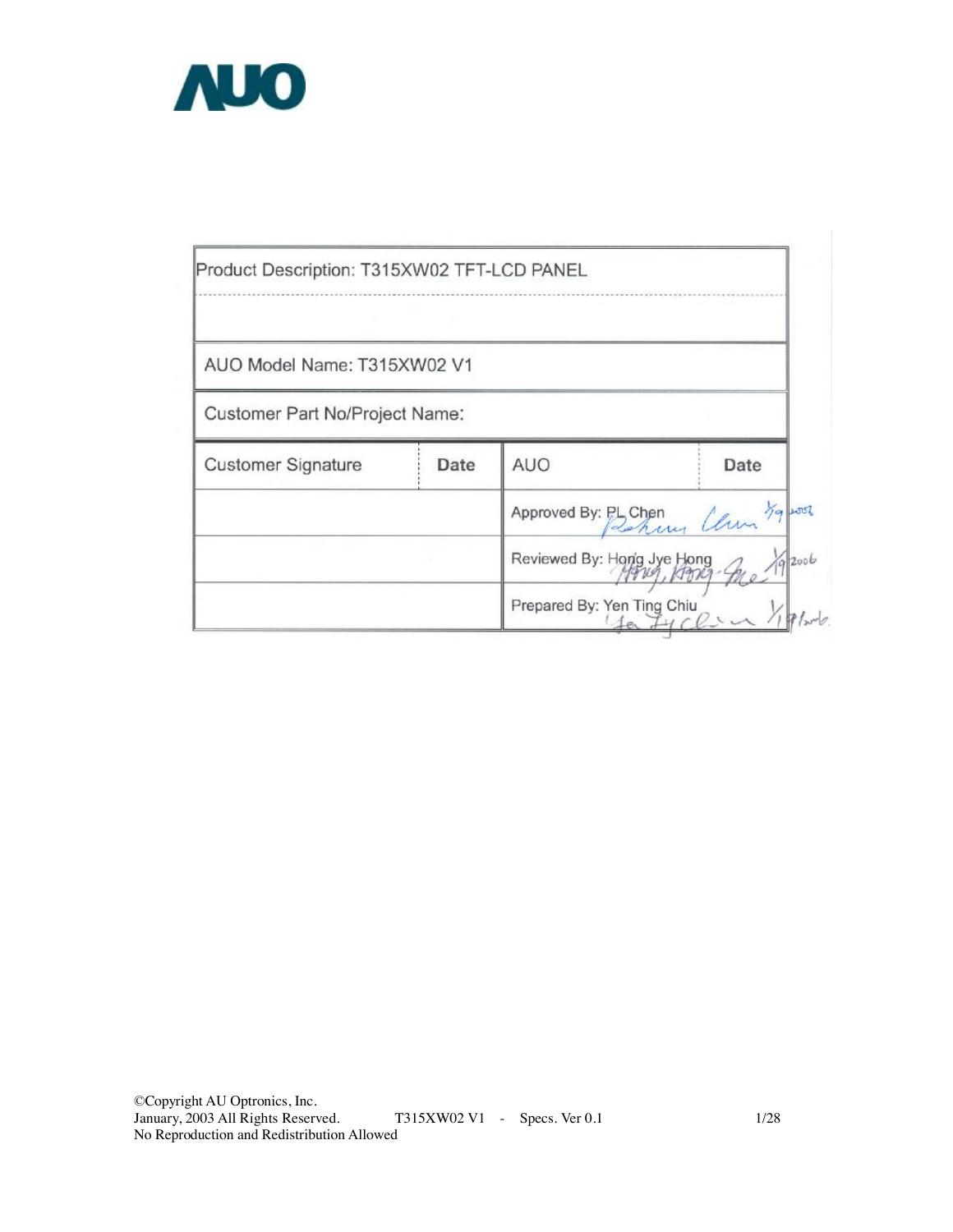

**Document Version : 0.1 Date : 2006/01/19** 

**Product Specifications** 

### **31.5" WXGA Color TFT-LCD Module Model Name: T315XW02 V1**

 **(\*) Preliminary Specifications ( ) Final Specifications**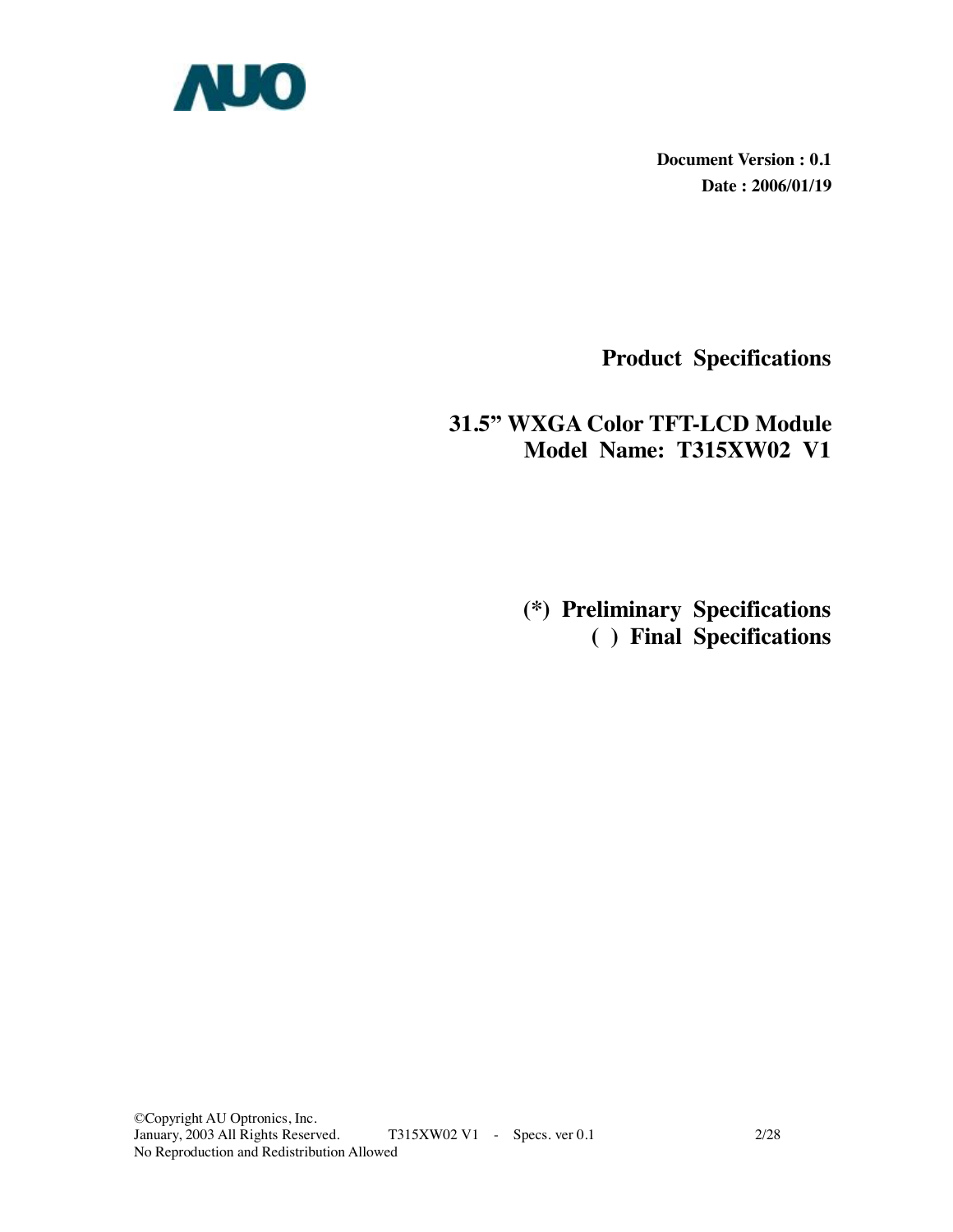

# **Contents**

| <b>No</b>        |                              |
|------------------|------------------------------|
|                  | COVER                        |
|                  | <b>CONTENTS</b>              |
|                  | RECORD OF REVISIONS          |
|                  | <b>GENERAL DESCRIPTION</b>   |
| 2                | ABSOLUTE MAXIMUM RATINGS     |
| 3                | ELECTRICAL SPECIFICATIONS    |
| $3 - 1$          | ELECTRICAL CHARACTREISTICS   |
| $3-2$            | INTERFACE CONNECTIONS        |
| $3-3$            | SIGNAL TIMING SPECIFICATIONS |
| $3-4$            | SIGNAL TIMING WAVEFORMS      |
| $3-5$            | COLOR INPUT DATA REFERNECE   |
| $3-6$            | POWER SEQUENCE               |
| 4                | OPTICAL SPECIFICATIONS       |
| 5                | MECHANICAL CHARACTERISTICS   |
| 6                | <b>RELIABLITY</b>            |
| 7                | INTERNATIONAL STANDARDS      |
| $7 - 1$          | <b>SAFETY</b>                |
| $7-2$            | EMC                          |
| 8                | Packing                      |
| $\boldsymbol{9}$ | <b>PRECAUTIONS</b>           |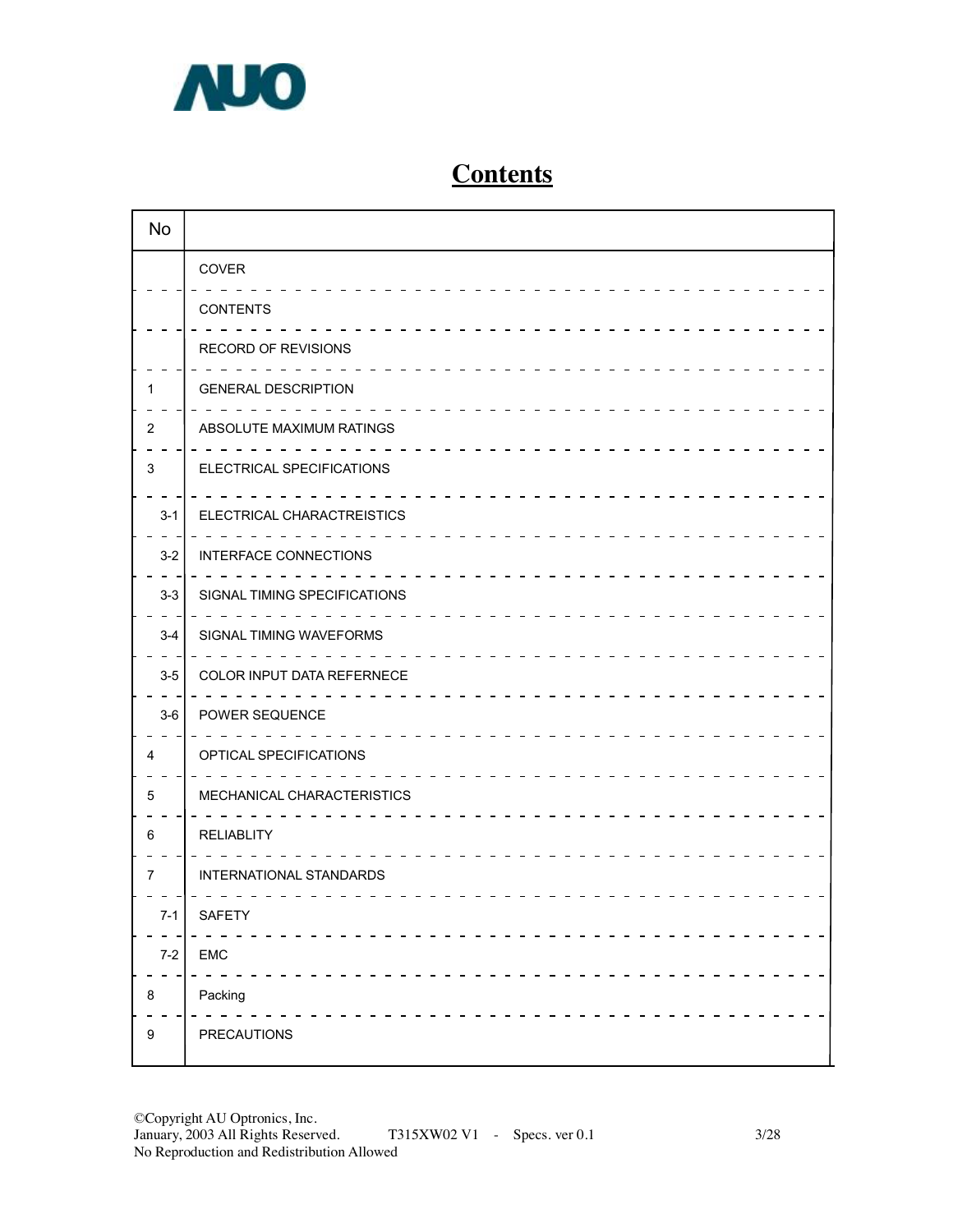

### **Record of Revision**

| <b>Version</b> | Date       | N <sub>o</sub> | <b>Old Description</b>                                  | <b>New Description</b>     | <b>Remark</b> |
|----------------|------------|----------------|---------------------------------------------------------|----------------------------|---------------|
| $\mathbf{0}$   | 2005/12/22 |                | First issue                                             |                            |               |
| 0.1            | 2006/01/09 | $3-2$          | LVDS Transmitter: SN75LVDS83 LVDS Transmitter: DS90C385 |                            |               |
|                |            |                | (Texas Instruments) or equivalent                       | (NS) or equivalent         |               |
|                | 2006/01/09 | $3-2$          | Pin 22:Reserved.                                        | Pin 22: Rotate function    |               |
|                | 2006/01/09 | $3-2$          | BL pin assignment:                                      | BL pin assignment:         |               |
|                |            |                | Pin 14: Reserved.(Open)                                 | Pin 14: PWM function: High |               |
|                |            | $3-2$          | BL input current: 4.5A                                  | BL input current: 3.5A     |               |
|                |            |                |                                                         |                            |               |
|                |            |                |                                                         |                            |               |
|                |            |                |                                                         |                            |               |
|                |            |                |                                                         |                            |               |
|                |            |                |                                                         |                            |               |
|                |            |                |                                                         |                            |               |
|                |            |                |                                                         |                            |               |
|                |            |                |                                                         |                            |               |
|                |            |                |                                                         |                            |               |
|                |            |                |                                                         |                            |               |
|                |            |                |                                                         |                            |               |
|                |            |                |                                                         |                            |               |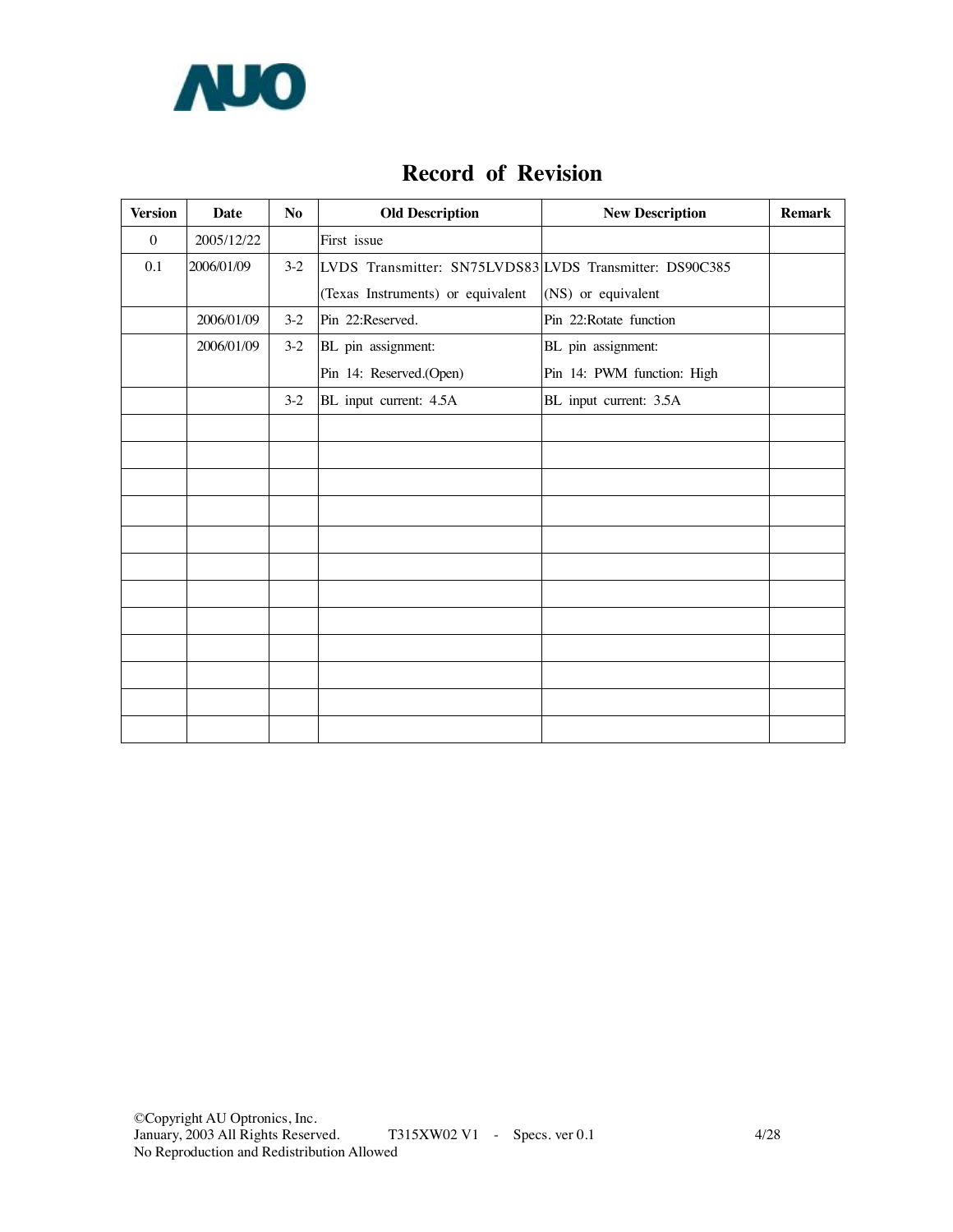

### **1. General Description**

This specification applies to the 31.51 inch Color TFT-LCD Module T315XW02 V1. This LCD module has a TFT active matrix type liquid crystal panel 1366x768 pixels, and diagonal size of 31.51 inch. This module supports 1366x768 XGA-WIDE mode (Non-interlace). Each pixel is divided into Red, Green and Blue sub-pixels or dots which are arranged in vertical stripes. Gray scale or the brightness of the sub-pixel color is determined with a 8-bit gray scale signal for each dot.

The T315XW02 V1 has been designed to apply the 8-bit 1 channel LVDS interface method. It is intended to support displays where high brightness, wide viewing angle, high color saturation, and high color depth are very important.

| <b>Items</b>                                              | <b>Specification</b>       |               | <b>Note</b>          |
|-----------------------------------------------------------|----------------------------|---------------|----------------------|
| Active Screen Size                                        | <b>31.51 inches</b>        |               |                      |
| <b>Display Area</b>                                       | 697.685 (H) x 392.256(V)   | mm            |                      |
| <b>Outline Dimension</b><br>$760.0(H)$ x 450.0(V) x 45(D) |                            | mm            | <b>With inverter</b> |
| <b>Driver Element</b>                                     | a-Si TFT active matrix     |               |                      |
| <b>Display Colors</b>                                     | 16.7M                      | <b>Colors</b> |                      |
| Number of Pixels                                          | 1366 x 768                 | <b>Pixel</b>  |                      |
| <b>Pixel Pitch</b>                                        | 0.51075                    | mm            |                      |
| <b>Pixel Arrangement</b>                                  | <b>RGB</b> vertical stripe |               |                      |
| <b>Display Mode</b>                                       | <b>Normally Black</b>      |               |                      |
| Surface Treatment                                         | AG, 3H                     |               |                      |

### **\* General Information**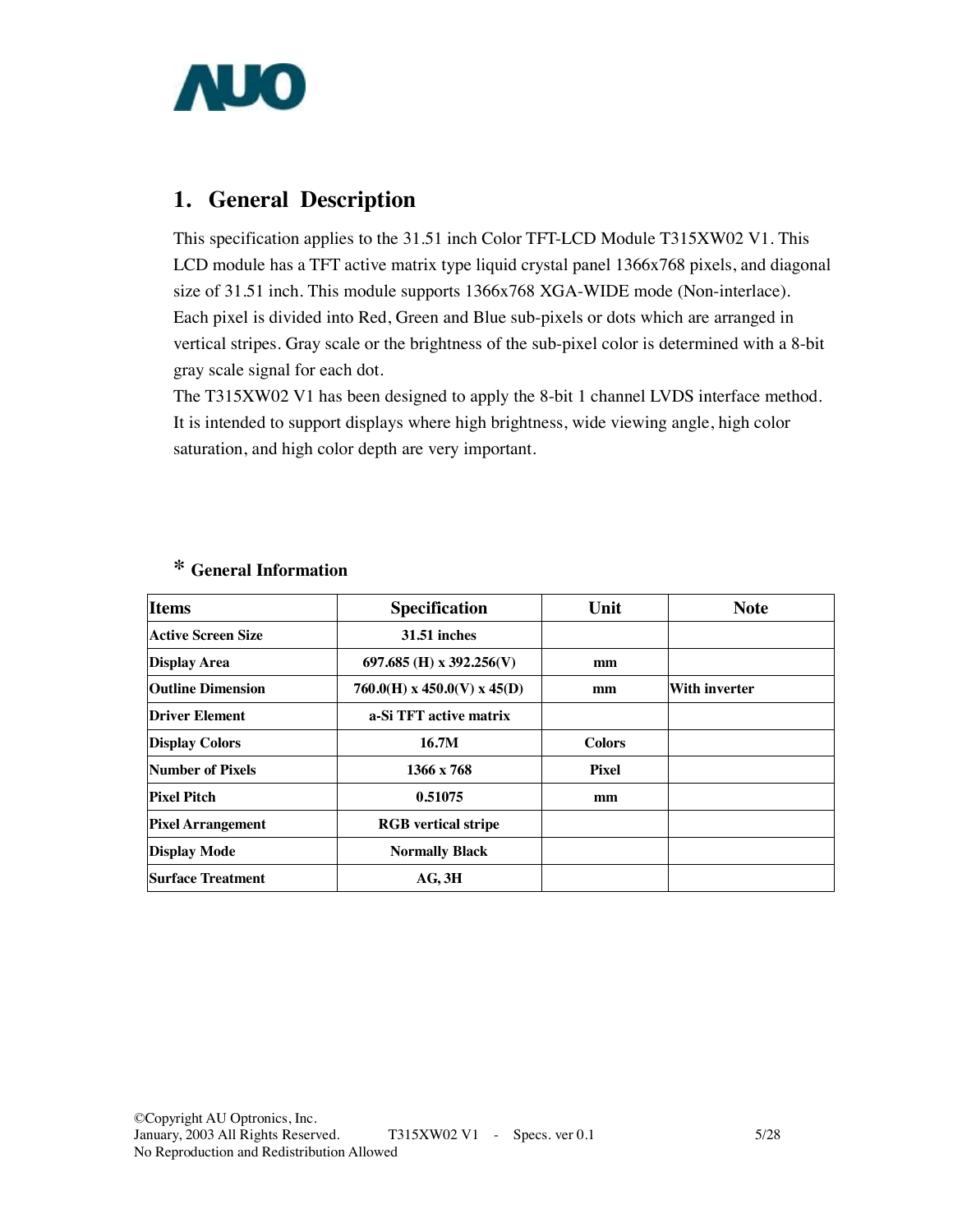

# **2. Absolute Maximum Ratings**

The following are maximum values which, if exceeded, may cause permanent damage to the unit.

| <b>Item</b>                           | <b>Symbol</b> | Min      | <b>Max</b> | Unit                      | <b>Conditions</b> |
|---------------------------------------|---------------|----------|------------|---------------------------|-------------------|
| Logic/LCD Drive Voltage               | <b>Vcc</b>    | $-0.3$   | 7.0        | [Vol <sub>t</sub> ]       | Note 1            |
| Input Voltage of Signal               | Vin           | $-0.3$   | 3.6        | [Vol <sub>t</sub> ]       | Note 1            |
| <b>BLU</b> Input Voltage              | <b>VDDB</b>   | $-0.3$   | 27         | [Vol <sub>t</sub> ]       | Note 1            |
| <b>BLU Brightness Control Voltage</b> | <b>VBLON</b>  | $-0.3$   | 7.0        | [Volt]                    | Note 1            |
| <b>Operating Temperature</b>          | <b>TOP</b>    | $\Omega$ | $+50$      | $\lceil{^{\circ}C}\rceil$ | Note 2            |
| <b>Operating Humidity</b>             | <b>HOP</b>    | 10       | 90         | [%RH]                     | Note 2            |
| <b>Storage Temperature</b>            | <b>TST</b>    | $-20$    | $+60$      | $\lceil{^{\circ}C}\rceil$ | Note 2            |
| Storage Humidity                      | <b>HST</b>    | 10       | 90         | [%RH]                     | Note 2            |

Note 1: Duration:50 msec.

Note 2 : Maximum Wet-Bulb should be 39℃ and No condensation.

The relative humidity must not exceed 90% non-condensing at temperatures of 40℃ or less. At temperatures greater than 40℃, the wet bulb temperature must not exceed 39℃.

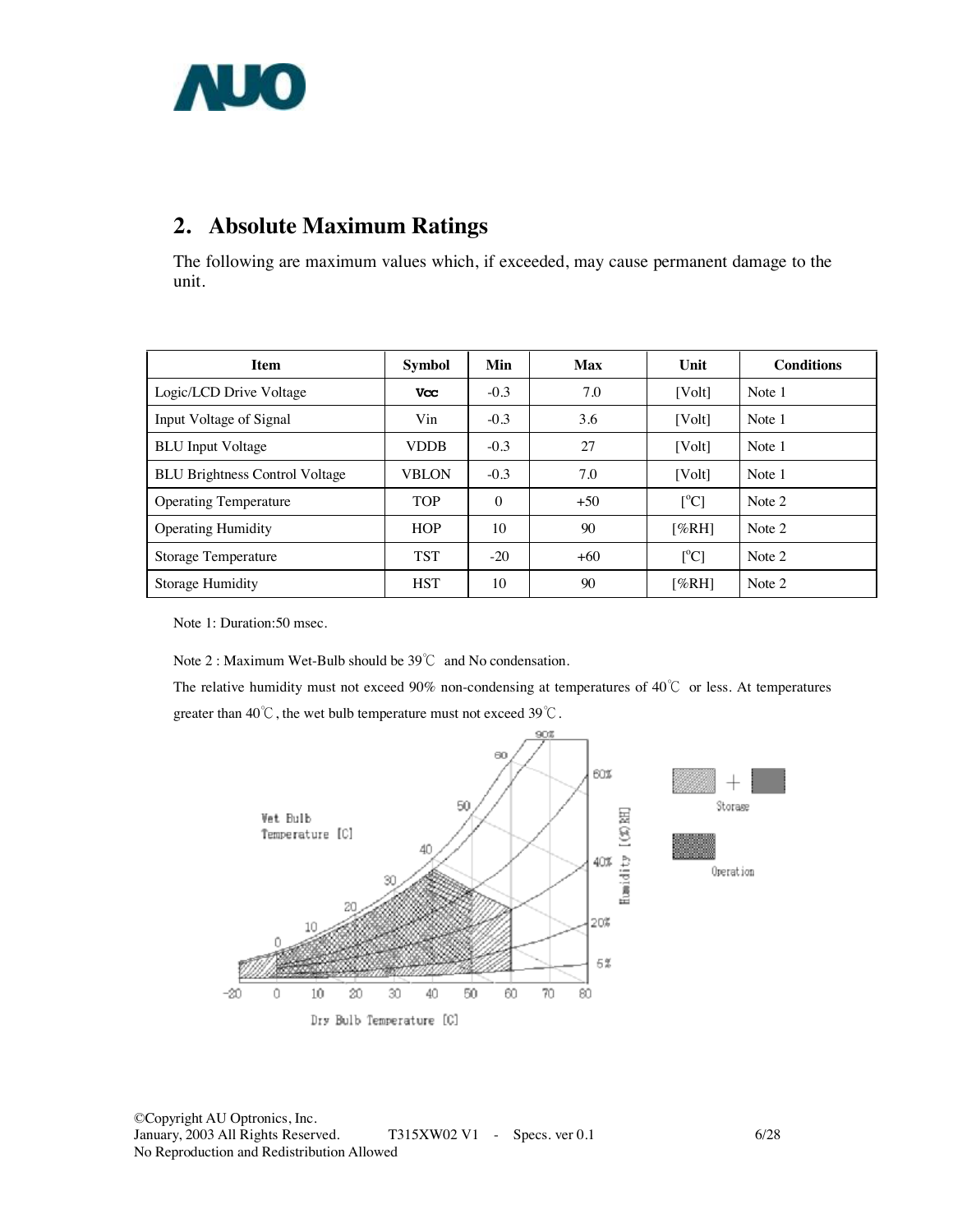

# **3. Electrical Specification**

The T315XW02 V1 requires two power inputs. One is employed to power the LCD electronics and to drive the TFT array and liquid crystal. The second input power for the BLU, is to power inverter..

| 3-1 Electrical Characteristics |
|--------------------------------|
|--------------------------------|

| <b>Parameter</b>       |                         |                |                          | <b>Values</b> |                | Unit         | <b>Notes</b>   |
|------------------------|-------------------------|----------------|--------------------------|---------------|----------------|--------------|----------------|
|                        |                         |                | Min                      | <b>Typ</b>    | <b>Max</b>     |              |                |
|                        |                         |                |                          |               |                |              |                |
|                        |                         |                |                          |               |                |              |                |
|                        |                         |                |                          |               |                |              |                |
| LCD:                   |                         |                |                          |               |                |              |                |
| Power                  | Supply<br>Input         | Vcc            | 4.5                      | 5.0           | 5.5            | Vdc          | $\mathbf{1}$   |
| Voltage                |                         |                |                          |               |                |              |                |
| Power                  | Supply<br>Input         | Icc            | ÷,                       | 1.2           | 1.5            | $\mathbf{A}$ | $\overline{2}$ |
| Current                |                         |                |                          |               |                |              |                |
| Power Consumption      |                         | Pc             |                          | 6.0           | 7.5            | Watt         | $\overline{2}$ |
| Inrush Current         |                         | $I_{\rm RUSH}$ | $\overline{\phantom{0}}$ | $\frac{1}{2}$ | $\overline{4}$ | Apeak        | 3              |
| <b>LVDS</b>            | Differential Input High | <b>VTH</b>     |                          |               | $+100$         | mV           |                |
| Interface              | Threshold Voltage       |                |                          |               |                |              | $\overline{4}$ |
|                        | Differential Input Low  | <b>VTL</b>     | $-100$                   |               |                | mV           |                |
|                        | Threshold Voltage       |                |                          |               |                |              | $\overline{4}$ |
|                        | Common<br>Input         | <b>VICM</b>    | 1.10                     | 1.25          | 1.40           | $\mathbf V$  |                |
|                        | Voltage                 |                |                          |               |                |              |                |
| <b>CMOS</b>            | Input High              | <b>VIH</b>     | 2.4                      |               | 3.3            | Vdc          |                |
| Interface              | Threshold Voltage       | (High)         |                          |               |                |              |                |
|                        | Input Low Threshold     | <b>VIL</b>     | $\overline{0}$           |               | 0.7            | Vdc          |                |
|                        | Voltage                 | (Low)          |                          |               |                |              |                |
| <b>Backlight Power</b> |                         | <b>PDDB</b>    |                          | 85            | <b>TBD</b>     | Watt         |                |
| Consumption            |                         |                |                          |               |                |              |                |
| Life Time              |                         |                | 60,000                   |               |                | Hours        | $\overline{4}$ |

#### **Note :**

- **1.** The ripple voltage should be controlled under  $10\%$  of  $V_{CC}$
- **2.**  $Vcc=5.0V$ ,  $f_v = 60Hz$ , fCLK=81.5Mhz,  $25^{\circ}$ C, Test Pattern : White Pattern

©Copyright AU Optronics, Inc. T315XW02 V1 - Specs. ver 0.1 7/28 No Reproduction and Redistribution Allowed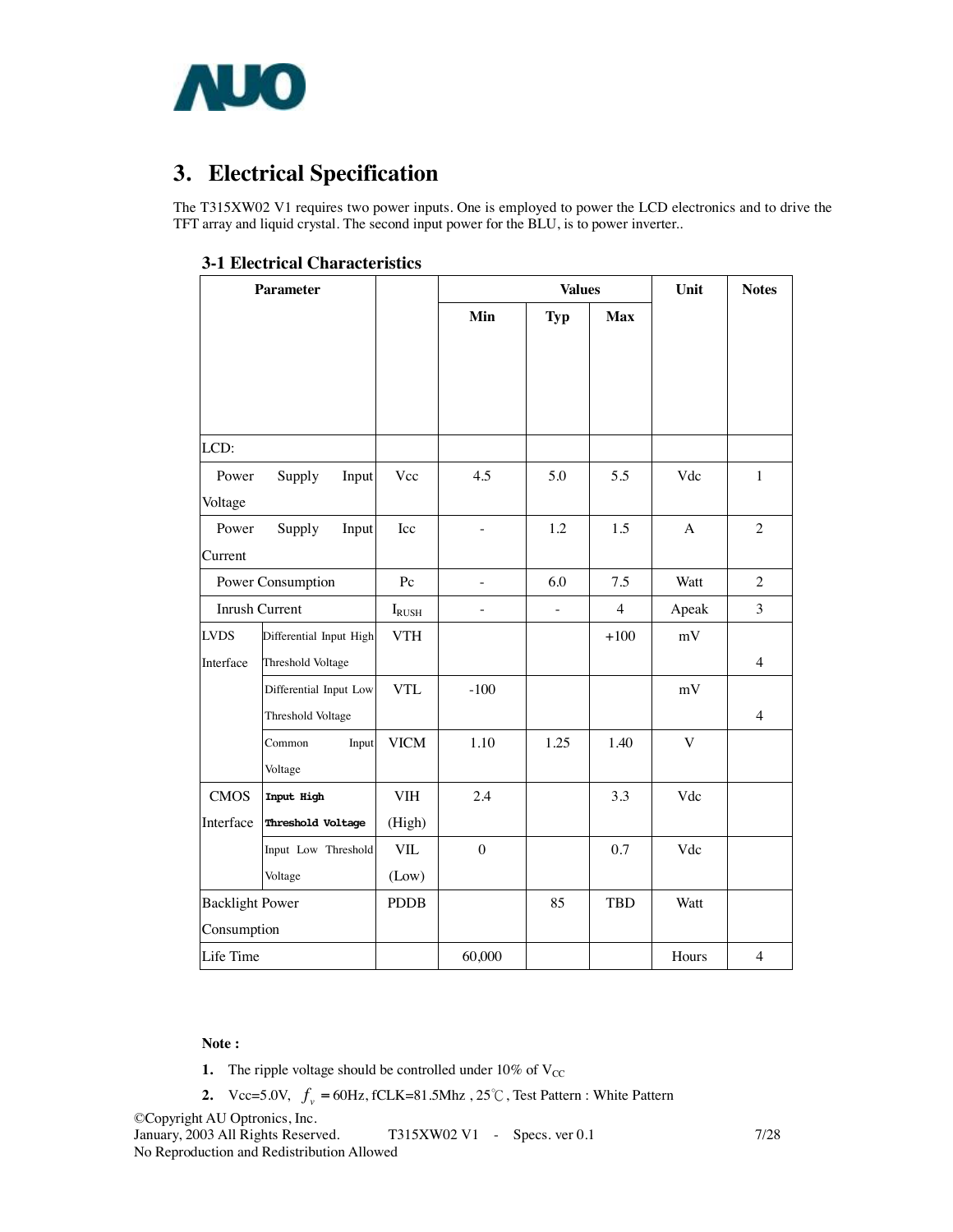

**3.** Measurement condition :



**4.** VCIM = 1.2V



- **5.** The performance of the Lamp in LCM, for example life time or brightness, is extremely influenced by the characteristics of the DC-AC Inverter. So all the parameters of an inverter should be carefully designed so as not to produce too much leakage current from high-voltage output of the inverter. When you design or order the inverter, please make sure unwanted lighting caused by the mismatch of the lamp and the inverter (no lighting, flicker, etc) never occurs. When you confirm it, the LCD Assembly should be operated in the same condition as installed in your instrument.
- **6.** Do not attach a conducting tape to lamp connecting wire. If the lamp wire attach to conducting tape, TFT-LCD Module have a low luminance and the inverter has abnormal action because leakage current occurs between lamp wire and conducting tape.
- **7.** The relative humidity must not exceed 80% non-condensing at temperatures of 40℃ or less. At temperatures greater than 40℃, the wet bulb temperature must not exceed 39℃. When operate at low temperatures, the brightness of CCFL will drop and the life time of CCFL will be reduced.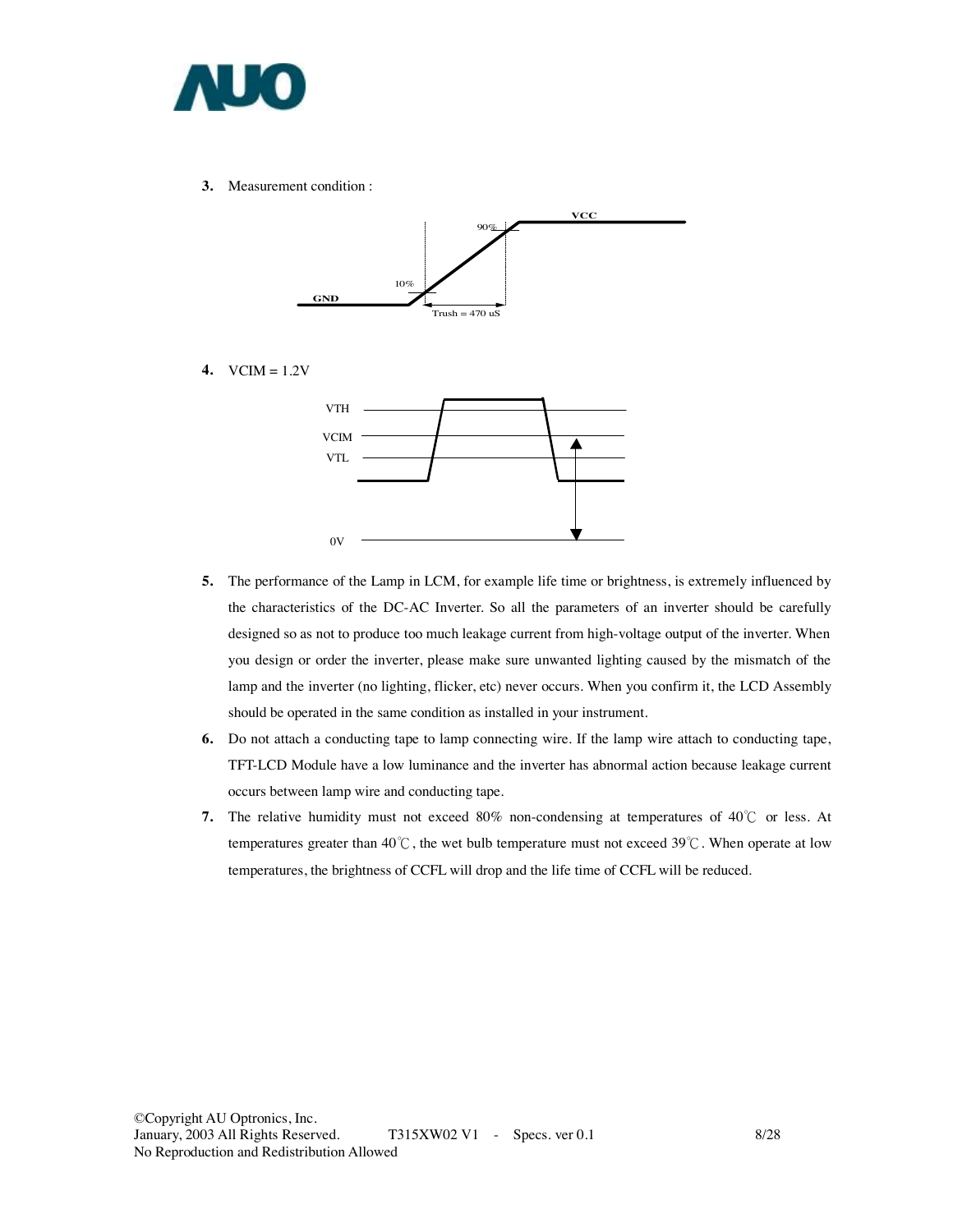

**3-2 Interface Connections -** LCD connector (CN3): JAE FI-E30S or equivalent

|  | LVDS Transmitter: DS90C385 (NS) or equivalent |  |  |  |
|--|-----------------------------------------------|--|--|--|
|  |                                               |  |  |  |

| Pin No         | Symbol          | Description                                    | note                  |
|----------------|-----------------|------------------------------------------------|-----------------------|
| 1              | Reserved        | Open or High                                   | Auo internal test pin |
| $\overline{c}$ | Reserved        | Open or High                                   | Auo internal test pin |
| 3              | Reserved        | Open or High                                   | Auo internal test pin |
| 4              | <b>GND</b>      | Ground and Signal Return                       |                       |
| 5              | RXINO-          | LVDS Channel 0 negative                        |                       |
| 6              | RXIN0+          | LVDS Channel 0 positive                        |                       |
| $\tau$         | GND             | Ground and Signal Return for LVDS              |                       |
| 8              | RXIN1-          | LVDS Channel 1 negative                        |                       |
| 9              | RXIN1+          | LVDS Channel 1 positive                        |                       |
| 10             | GND             | Ground and Signal Return for LVDS              |                       |
| 11             | RXIN2-          | LVDS Channel 2 negative                        |                       |
| 12             | $RXIN2+$        | LVDS Channel 2 positive                        |                       |
| 13             | <b>GND</b>      | Ground and Signal Return for LVDS              |                       |
| 14             | <b>RXCLKIN-</b> | LVDS Clock negative                            |                       |
| 15             | RXCLKIN+        | LVDS Clock positive                            |                       |
| 16             | <b>GND</b>      | Ground and Signal Return for LVDS              |                       |
| 17             | RXIN3-          | LVDS Channel 3 negative                        |                       |
| 18             | $RXIN3+$        | LVDS Channel 3 positive                        |                       |
| 19             | GND             | Ground and Signal Return                       |                       |
| 20             | Reserved        | Open or High                                   | Auo internal test pin |
| 21             | LVDS Option     | Low for JEIDA, High/Open for NS                |                       |
| 22             | Rotate          | High: U/D, R/L rotate,<br>L (GND)/Open: Normal |                       |
| 23             | GND             | Ground and Signal Return                       |                       |
| 24             | GND             | Ground and Signal Return                       |                       |
| 25             | <b>GND</b>      | Ground and Signal Return                       |                       |
| 26             | Vcc             | 5V, DC, Regulated                              |                       |
| 27             | $\rm Vcc$       | 5V, DC, Regulated                              |                       |
| 28             | Vcc             | 5V, DC, Regulated                              |                       |
| 29             | Vcc             | 5V, DC, Regulated                              |                       |
| 30             | $\rm Vcc$       | 5V, DC, Regulated                              |                       |

**Note:** 

**1.** All GND (ground) pins should be connected together and should also be connected to the LCD's metal frame. All Vcc (power input) pins should be connected together.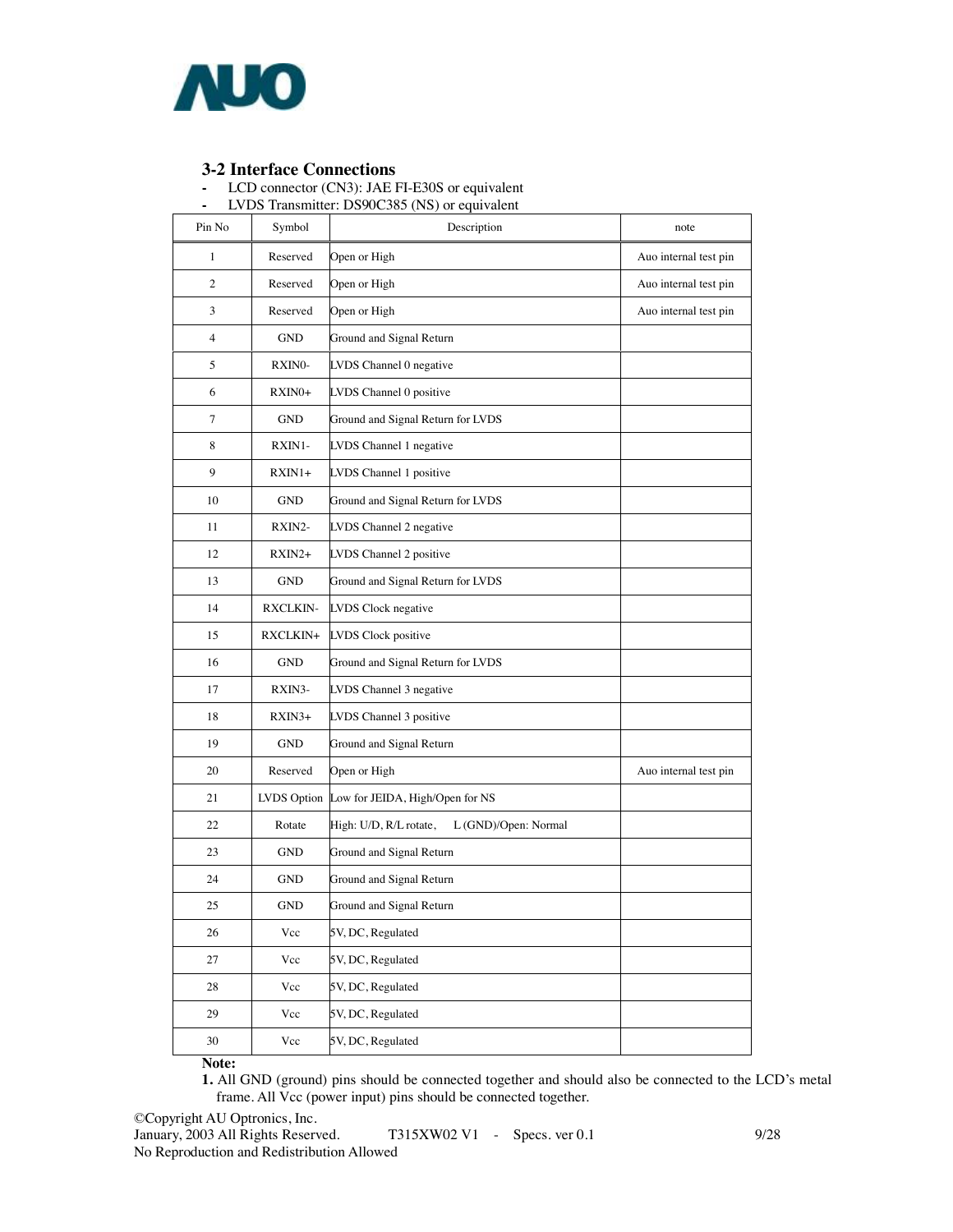

### **LVDS Option = L (GND)**



**LVDS Option = H (3.3V) or Open** 

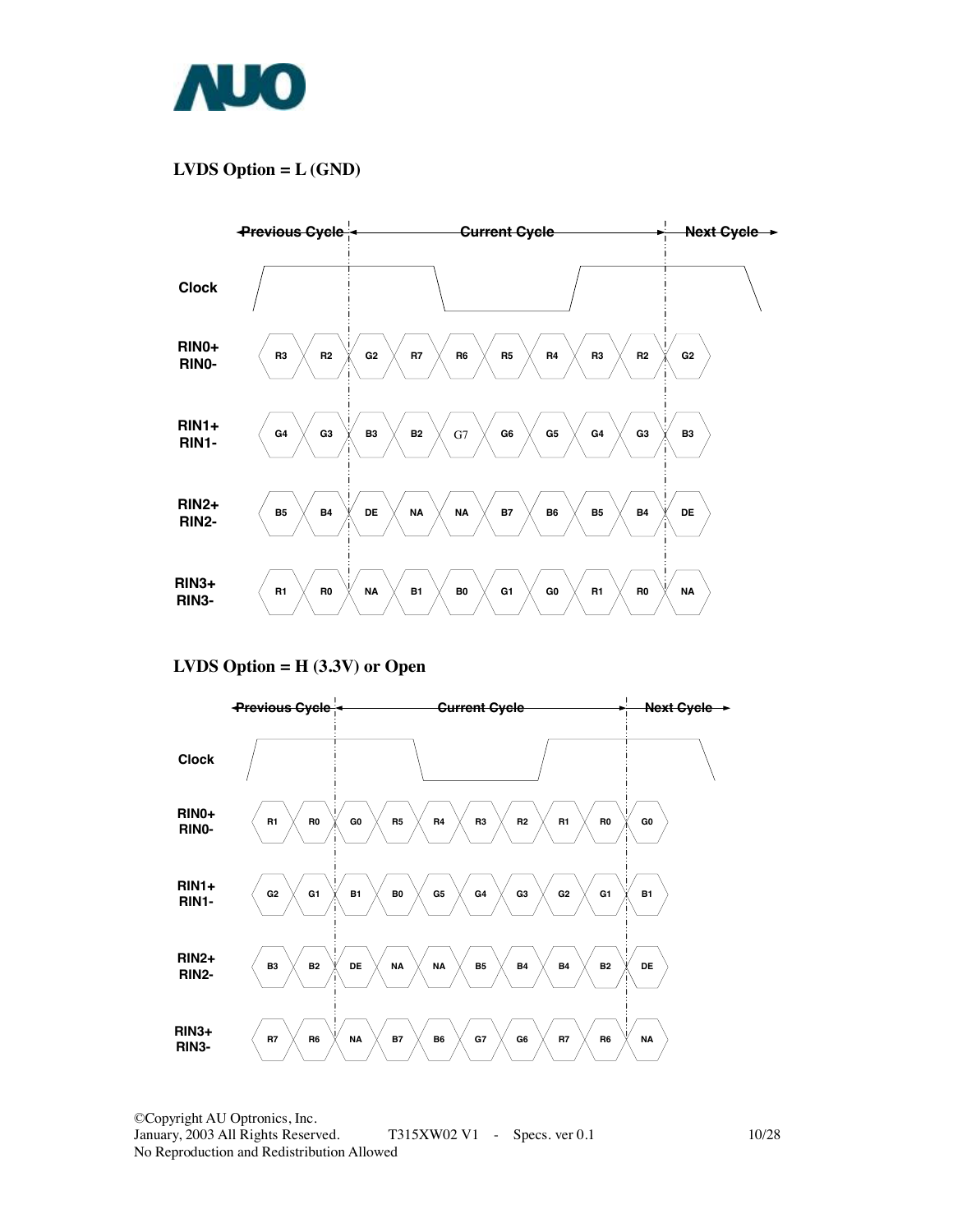

### **BACKLIGHT CONNECTOR PIN CONFIGURATION -**

#### 1.**Electrical specification**

| Item                    | Symb.        |           | Condition    | Spec    |          |         | Unit       | Note |
|-------------------------|--------------|-----------|--------------|---------|----------|---------|------------|------|
|                         |              |           |              | Min     | Typ      | Max     |            |      |
| Input Voltage           | <b>VDDB</b>  |           | ---          | 21.6    | 24.0     | 26.4    | <b>VDC</b> |      |
| Input Current           | <b>IDDB</b>  |           | $VDDB=24V$   | TBD     | 3.5      | TBD     | <b>ADC</b> |      |
| Input Power             | <b>PDDB</b>  |           | $VDDB=24V$   | $- - -$ | 85       | TBD     | W          |      |
| Inrush Current          | <b>IRUSH</b> |           | $VDDB=24V$   | $- - -$ | $- - -$  | (6.0)   | <b>ADC</b> | 1,2  |
| On/Off Control Voltage  | <b>VBLON</b> | <b>ON</b> | $VDDB=24V$   | 3.0     | $- - -$  | 5.0     | <b>VDC</b> |      |
|                         |              | OFF       | $VDDB=24V$   | 0.0     | $- - -$  | 0.8     |            |      |
| On/Off Control Current  | <b>IBLON</b> |           | $VDDB=24V$   | 0.0     | $- - -$  | 1.5     | mADC       |      |
| Dimming Control Voltage | <b>VDIM</b>  | MAX       | $VDDB = 24V$ | $- - -$ | $\Omega$ | $- - -$ | <b>VDC</b> |      |
|                         |              | MIN       | $VDDB=24V$   | $- - -$ | 3.3      | $- - -$ |            |      |
| <b>PWM</b> Function     | V PWM        | MAX       | ---          | 3.0     | $- - -$  | 5.0     |            |      |
|                         |              | MIN       | ---          | 0.0     | $- - -$  | 0.8     | <b>VDC</b> |      |

Note1 : VDIM= 0V (Ta=25±5℃, Turn on for 45minutes)

Note 2 : Measurement condition Rising time = 20 ms (VDDB :  $10\% \sim 90\%$ );

### 2.**Input specification**

#### CN1: JST PHR-14 or equivalent

| No | Symbol                    | Description                                                    |
|----|---------------------------|----------------------------------------------------------------|
|    | VDDB (Main Power)         | DC input 24.0 VDC                                              |
|    | <b>VDDB</b> (Main Power)  | DC input 24.0 VDC                                              |
| 3  | <b>VDDB</b> (Main Power)  | DC input 24.0 VDC                                              |
| 4  | VDDB (Main Power)         | DC input 24.0 VDC                                              |
| 5  | <b>VDDB</b> (Main Power)  | DC input 24.0 VDC                                              |
| 6  | <b>GND</b>                | Ground                                                         |
| 7  | <b>GND</b>                | Ground                                                         |
| 8  | <b>GND</b>                | Ground                                                         |
| 9  | <b>GND</b>                | Ground                                                         |
| 10 | <b>GND</b>                | Ground                                                         |
| 11 | VDIM (LCD Bright)         | Dimming control signal input $(0~3.3V)$                        |
|    |                           | (GND: Maximum brightness)                                      |
| 12 | <b>VBLON</b> (Enable Pin) | On/Off control Signal; High: On; Low: Off                      |
| 13 | Reserved                  | Please leave it Open.                                          |
| 14 | <b>PWM</b> Function       | High: Internal PWM (Pin11)                                     |
|    |                           | (If connect to Low or leave it open, brightness range might be |
|    |                           | abnormal.)                                                     |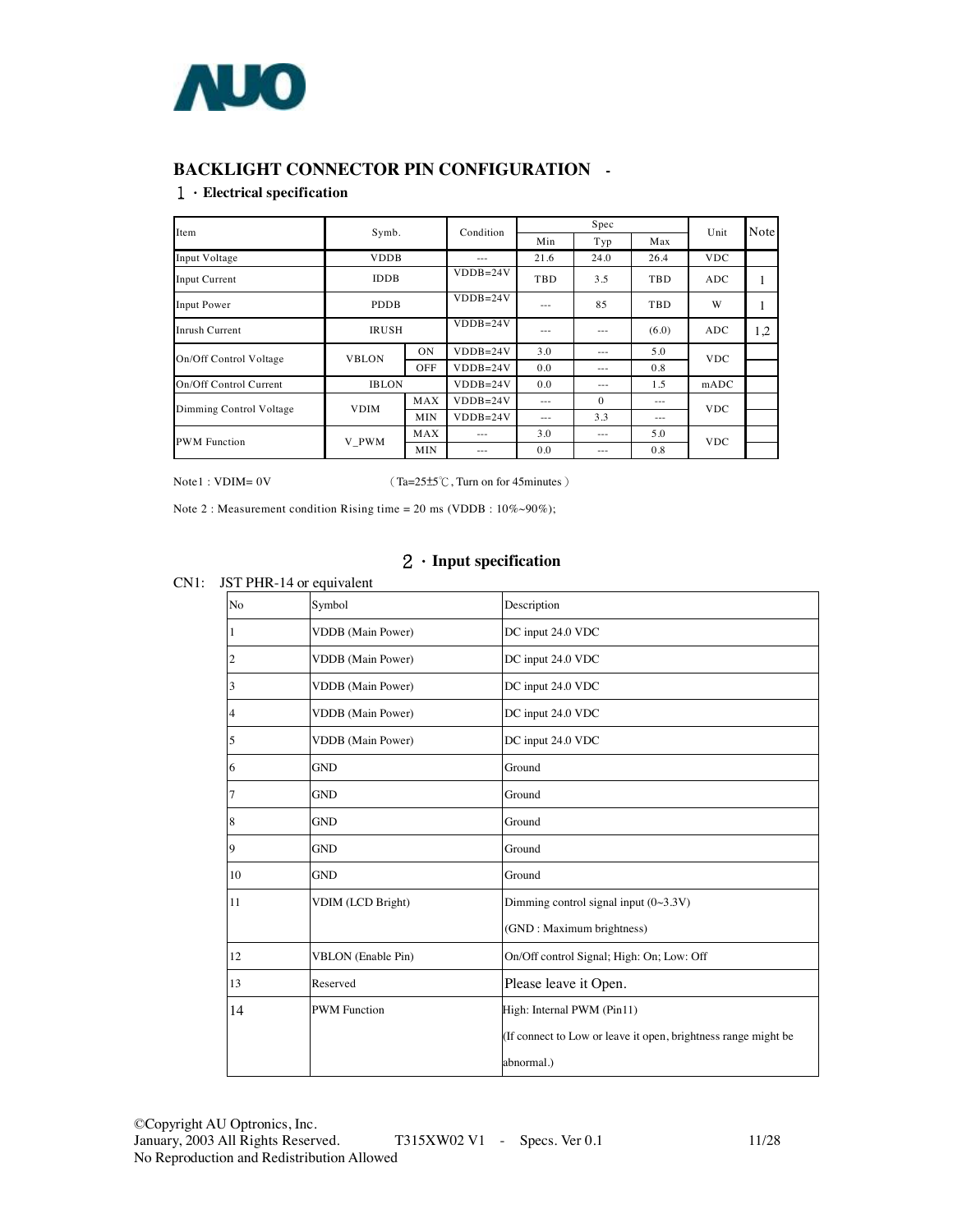

### **3-3 Signal Timing Specifications**

This is the signal timing required at the input of the User connector. All of the interface signal timing should be satisfied with the following specifications for it's proper operation.

\* Timing Table

DE only Mode

Vertical Frequency Range A

| Signal     | Item            | Symbol     | Min   | Type | Max   | Unit        |
|------------|-----------------|------------|-------|------|-------|-------------|
|            | Period          | Tv         | 789   | 806  | 822   | Th          |
|            |                 | Tdisp      |       |      |       |             |
| Vertical   | Active          | (v)        |       | 768  |       | Th          |
| Section    | <b>Blanking</b> | Tblk $(v)$ | 21    | 38   | 54    | Th          |
|            | Period          | Th         | 1414  | 1560 | 1722  | <b>Tclk</b> |
|            |                 | Tdisp      |       |      |       |             |
| Horizontal | Active          | (h)        |       | 1366 |       | Tclk        |
| Section    | <b>Blanking</b> | Tblk $(h)$ | 48    | 194  | 356   | Tclk        |
| Clock      | Frequency       | 1/Tclk     | 65    | 76   | 88    | <b>MHz</b>  |
| Vertical   | Frequency       | Freq       | 58    | 60   | 62    | Hz          |
| Frequency  |                 |            |       |      |       |             |
| Horizntal  |                 |            | 47.32 |      | 49.32 | <b>KHz</b>  |
| Frequency  | Frequency       | Freq       |       |      |       |             |

Vertical Frequency Range B

| Signal     | Item            | Symbol    | Min   | <b>Type</b> | Max   | Unit        |
|------------|-----------------|-----------|-------|-------------|-------|-------------|
|            | Period          | Tv        | 789   | 806         | 822   | Th          |
|            |                 | Tdisp     |       |             |       |             |
| Vertical   | Active          | (v)       |       | 768         |       | Th          |
| Section    | <b>Blanking</b> | Tblk(v)   | 21    | 38          | 54    | Th          |
|            | Period          | Th        | 1414  | 1560        | 1722  | <b>Tclk</b> |
|            |                 | Tdisp     |       |             |       |             |
| Horizontal | Active          | (h)       |       | 1366        |       | Tclk        |
| Section    | Blanking        | Tblk (h)  | 48    | 194         | 356   | Tclk        |
| Clock      | Frequency       | $1/T$ clk | 54    | 63          | 74    | <b>MHz</b>  |
| Vertical   | Frequency       | Freg      | 48    | 50          | 52    | Hz          |
| Frequency  |                 |           |       |             |       |             |
| Horizntal  |                 |           | 39.45 |             | 41.10 | <b>KHz</b>  |
| Frequency  | Frequency       | Freq      |       |             |       |             |

1.) Display position is specific by the rise of DE signal only.

Horizontal display position is specified by the rising edge of  $1<sup>st</sup> DCLK$  after the rise of  $1<sup>st</sup> DE$ , is displayed on the left edge of the screen.

Vertical display position is specified by the rise of DE after a "Low" level period equivalent to eight times of horizontal period. The  $1<sup>st</sup>$  data corresponding to one horizontal line after the rise the of  $1<sup>st</sup>$  DE is displayed at the top line of screen.

3.) If a period of DE "High" is less than 1366 DCLK or less than 768 lines, the rest of the screen displays black.

4.) The display position does not fit to the screen if a period of DE "High" and the effective data period do not synchronize with each other.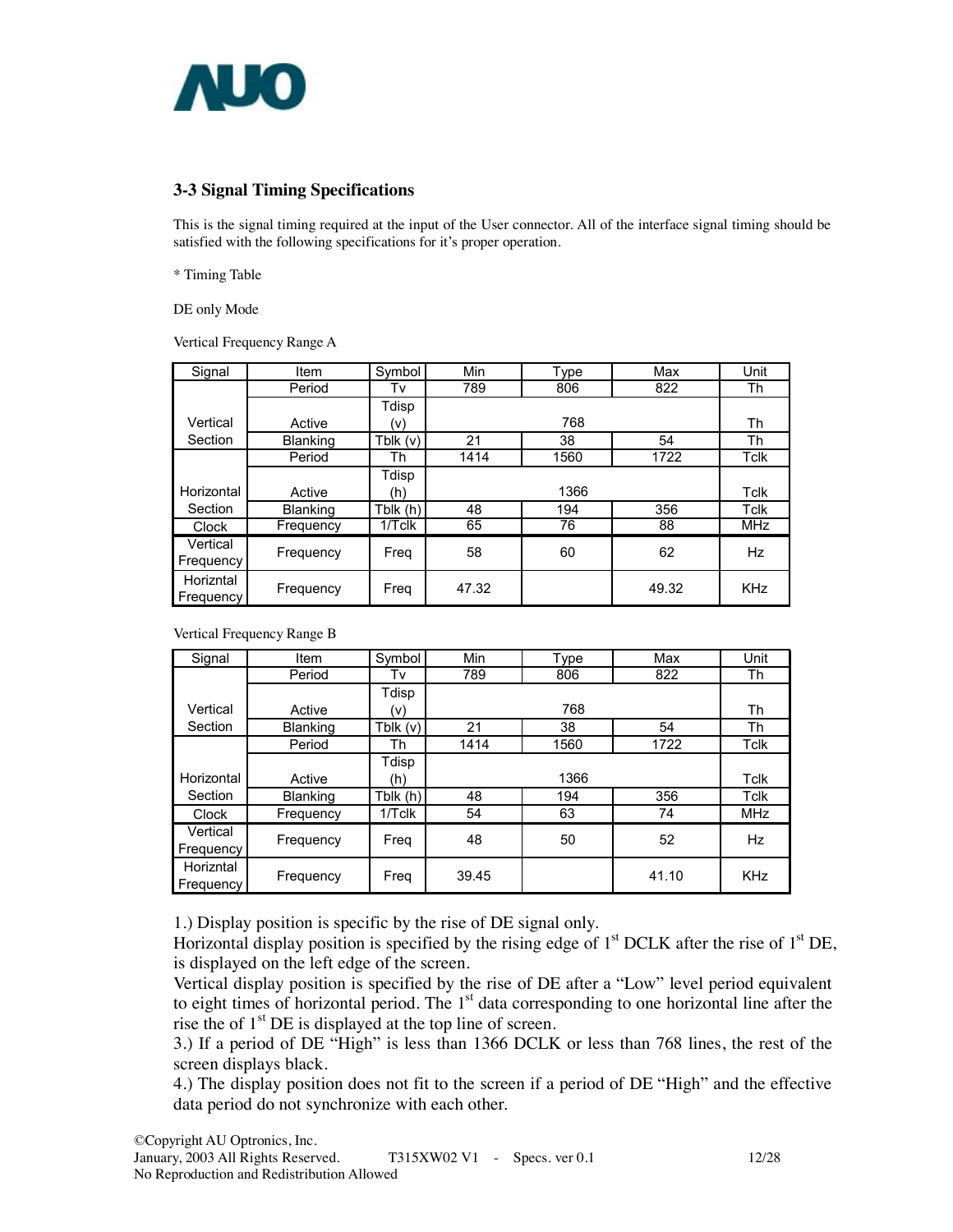

### **3-4 Signal Timing Waveforms**



©Copyright AU Optronics, Inc. January, 2003 All Rights Reserved. T315XW02 V1 - Specs. Ver 0.1 13/28 No Reproduction and Redistribution Allowed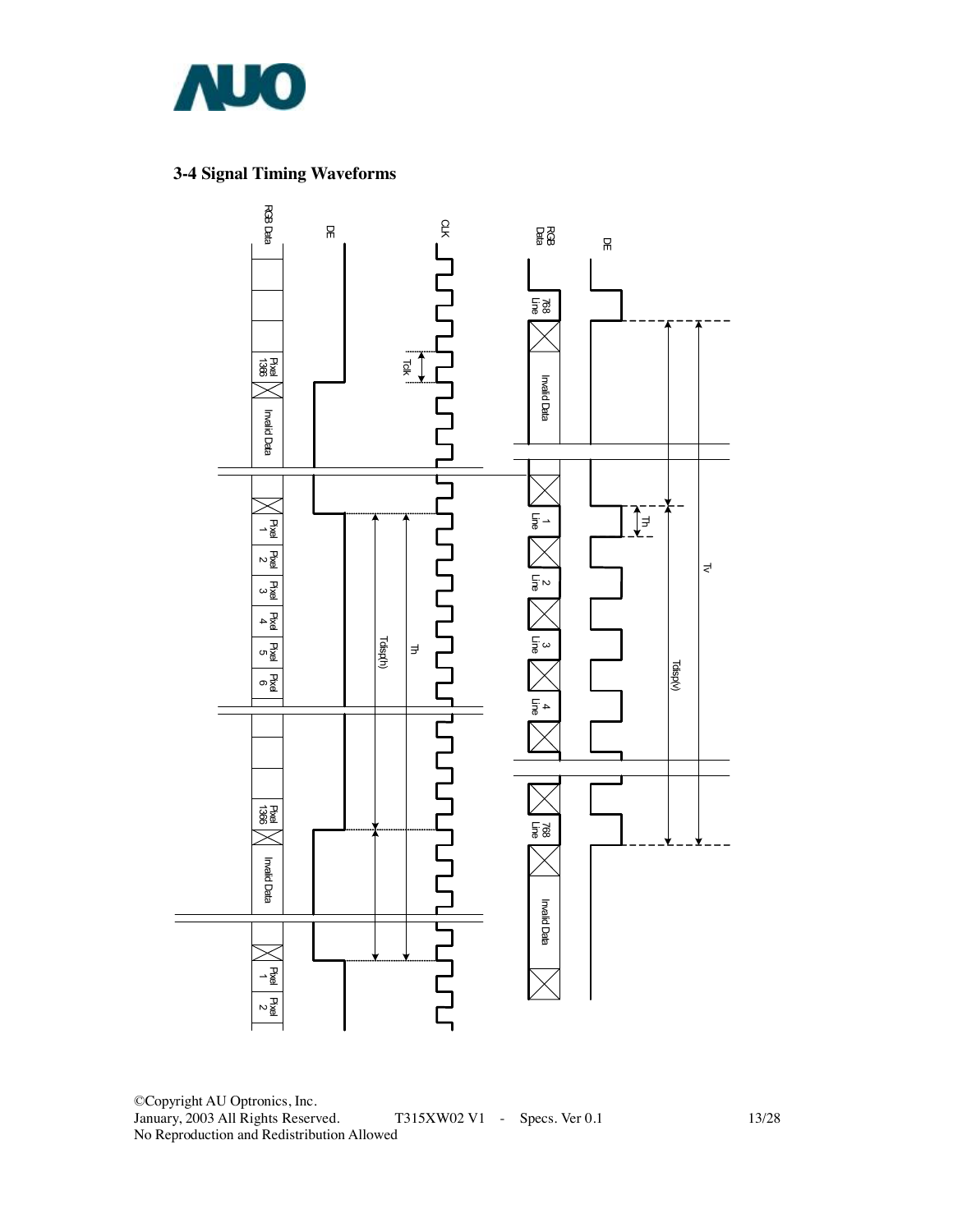

### **3-5 Color Input Data Reference**

The brightness of each primary color (red, green and blue) is based on the 8 bit gray scale data input for the color; the higher the binary input, the brighter the color. The table below provides a reference for color versus data input.

| COLOR<br>DATA | <b>REFERENCE</b> |
|---------------|------------------|
|---------------|------------------|

|              |                   | <b>Input Color Data</b> |                       |                     |                  |                  |                       |                   |                     |                     |                       |                   |                            |                        |                  |                  |                   |                   |                  |                       |                       |                  |                       |                        |                  |
|--------------|-------------------|-------------------------|-----------------------|---------------------|------------------|------------------|-----------------------|-------------------|---------------------|---------------------|-----------------------|-------------------|----------------------------|------------------------|------------------|------------------|-------------------|-------------------|------------------|-----------------------|-----------------------|------------------|-----------------------|------------------------|------------------|
| Color        |                   |                         |                       |                     | <b>RED</b>       |                  |                       |                   |                     |                     |                       |                   | <b>GREEN</b>               |                        |                  |                  |                   |                   |                  |                       |                       | <b>BLUE</b>      |                       |                        |                  |
|              |                   | <b>MSB</b>              |                       |                     |                  |                  |                       |                   |                     | <b>LSB</b> MSB      |                       |                   |                            |                        |                  |                  |                   | <b>LSB MSB</b>    |                  |                       |                       |                  |                       |                        | <b>LSB</b>       |
|              |                   | R7                      | R <sub>6</sub>        | R <sub>5</sub>      | R4               | R <sub>3</sub>   | R2                    | $R1$ $R0$         |                     | G7 G6               |                       | G <sub>5</sub>    | $G4$ $G3$                  |                        | G2               | $G1$ $G0$        |                   | B7                | B <sub>6</sub>   | <b>B5</b>             | B <sub>4</sub>        | <b>B3 B2</b>     |                       | $B1$ $B0$              |                  |
|              | <b>Black</b>      | $\Omega$                | $\boldsymbol{0}$      | $\theta$            | $\theta$         | $\theta$         | $\theta$              | $\theta$          | $\boldsymbol{0}$    | $\boldsymbol{0}$    | $\boldsymbol{0}$      | $\theta$          | $\mathbf{0}$               | $\mathbf{0}$           | $\theta$         | $\theta$         | $\theta$          | $\boldsymbol{0}$  | $\Omega$         | $\boldsymbol{0}$      | $\mathbf{0}$          | $\Omega$         | $\Omega$              | $\theta$               | $\theta$         |
|              | Red(255)          | 1                       | 1                     | 1                   | $\mathbf{1}$     | 1                | $\mathbf{1}$          | 1                 | 1                   | $\boldsymbol{0}$    | $\boldsymbol{0}$      | $\boldsymbol{0}$  | $\boldsymbol{0}$           | $\boldsymbol{0}$       | $\boldsymbol{0}$ | $\boldsymbol{0}$ | $\boldsymbol{0}$  | $\boldsymbol{0}$  | $\mathbf{0}$     | $\boldsymbol{0}$      | $\boldsymbol{0}$      | $\boldsymbol{0}$ | $\boldsymbol{0}$      | $\mathbf{0}$           | $\mathbf{0}$     |
|              | Green(255)        | $\theta$                | Ŧ<br>$\boldsymbol{0}$ | $\boldsymbol{0}$    | $\boldsymbol{0}$ | $\boldsymbol{0}$ | $\boldsymbol{0}$<br>j | $\boldsymbol{0}$  | I<br>$\overline{0}$ | $\mathbf{1}$        | ŧ<br>$\mathbf{1}$     | $\mathbf{1}$<br>ŧ | ŧ<br>$\mathbf{1}$          | I<br>$\mathbf{1}$<br>ŧ | $1\,$<br>÷       | $\mathbf{1}$     | ÷<br>$\mathbf{1}$ | $\mathbf{0}$<br>j | $\boldsymbol{0}$ | $\boldsymbol{0}$      | I<br>$\boldsymbol{0}$ | $\mathbf{0}$     | $\boldsymbol{0}$<br>Ť | $\mathbf{0}$<br>ŧ<br>÷ | $\theta$         |
| Basic        | Blue(255)         | $\boldsymbol{0}$        | $\boldsymbol{0}$      | $\boldsymbol{0}$    | $\mathbf{0}$     | $\boldsymbol{0}$ | $\mathbf{0}$          | $\mathbf{0}$      | $\theta$            | $\mathbf{0}$        | $\mathbf{0}$          | $\mathbf{0}$      | $\mathbf{0}$               | $\boldsymbol{0}$       | $\mathbf{0}$     | $\mathbf{0}$     | $\boldsymbol{0}$  | 1                 | $\mathbf{1}$     | 1                     | $\mathbf{1}$          | 1                | $\mathbf{1}$          | $\mathbf{1}$           | $\mathbf{1}$     |
| Color        | Cyan              | $\mathbf{0}$            | $\mathbf{0}$          | $\boldsymbol{0}$    | $\mathbf{0}$     | $\mathbf{0}$     | $\overline{0}$        | $\boldsymbol{0}$  | $\mathbf{0}$        | 1<br>ł              | $\mathbf{1}$          | 1                 | $\mathbf{1}$               | 1                      | $\mathbf{1}$     | 1                | 1                 | 1                 | 1                | 1 <sub>i</sub>        | $\mathbf{1}$          | 1                | $\mathbf{1}$          | 1                      | 1                |
|              | Magenta           | $\mathbf{1}$            | 1                     | 1                   | 1                | 1                | $\mathbf{1}$          | 1                 | $\mathbf{1}$        | $\boldsymbol{0}$    | $\boldsymbol{0}$      | $\overline{0}$    | $\boldsymbol{0}$           | $\boldsymbol{0}$       | $\boldsymbol{0}$ | $\boldsymbol{0}$ | $\boldsymbol{0}$  | 1                 | $\mathbf{1}$     | 1                     | 1                     | 1                | 1                     | 1                      | 1                |
|              | Yellow            | $\mathbf{1}$            | $\mathbf{1}$          | 1                   | $\mathbf{1}$     | $\mathbf{1}$     | $\mathbf{1}$          | 1                 | $\mathbf{1}$        | 1<br>j              | $\mathbf{1}$          | $\mathbf{1}$      | $\mathbf{1}$               | $\mathbf{1}$           | $\mathbf{1}$     | 1                | $\mathbf{1}$      | $\boldsymbol{0}$  | $\Omega$         | $\boldsymbol{0}$      | $\boldsymbol{0}$      | $\boldsymbol{0}$ | $\boldsymbol{0}$      | $\theta$               | $\theta$         |
|              | White             | 1                       | $\mathbf{1}$          | 1                   | $\mathbf{1}$     | 1                | $\mathbf{1}$          | 1                 | $\mathbf{1}$        | 1                   | $\mathbf{1}$          | 1                 | $\mathbf{1}$               | 1                      | $\mathbf{1}$     | 1                | 1                 | 1                 | 1                | 1                     | $\mathbf{1}$          | 1                | $\mathbf{1}$          | 1                      | 1                |
|              | RED(000)          | $\theta$                | $\overline{0}$        | $\mathbf{0}$        | $\mathbf{0}$     | $\mathbf{0}$     | $\overline{0}$        | $\mathbf{0}$      | $\mathbf{0}$        | $\mathbf{0}$        | $\mathbf{0}$          | $\boldsymbol{0}$  | $\boldsymbol{0}$           | $\mathbf{0}$           | $\mathbf{0}$     | $\mathbf{0}$     | $\mathbf{0}$      | $\mathbf{0}$      | $\mathbf{0}$     | $\boldsymbol{0}$      | $\boldsymbol{0}$      | $\mathbf{0}$     | $\overline{0}$        | $\theta$               | $\mathbf{0}$     |
|              | RED(001)          | $\Omega$                | $\mathbf{0}$          | $\theta$            | $\boldsymbol{0}$ | $\boldsymbol{0}$ | $\mathbf{0}$          | $\theta$          | $\mathbf{1}$        | ł<br>$\theta$       | $\boldsymbol{0}$      | $\boldsymbol{0}$  | $\mathbf{0}$<br>š          | $\boldsymbol{0}$       | $\boldsymbol{0}$ | $\boldsymbol{0}$ | $\theta$          | $\boldsymbol{0}$  | $\boldsymbol{0}$ | $\boldsymbol{0}$      | I<br>$\boldsymbol{0}$ | $\mathbf{0}$     | $\boldsymbol{0}$      | $\boldsymbol{0}$       | $\mathbf{0}$     |
| <b>RED</b>   |                   |                         |                       |                     |                  |                  |                       |                   |                     |                     |                       |                   |                            |                        |                  |                  |                   |                   |                  |                       |                       |                  |                       |                        |                  |
|              | RED(254)          | $\mathbf{1}$            | ł<br>$\mathbf{1}$     | 1                   | 1                | 1                | $\mathbf{1}$          | $\mathbf{1}$      | $\overline{0}$      | $\mathbf{0}$        | $\mathbf{0}$          | $\overline{0}$    | $\mathbf{0}$               | $\mathbf{0}$           | $\boldsymbol{0}$ | $\mathbf{0}$     | $\boldsymbol{0}$  | $\boldsymbol{0}$  | $\boldsymbol{0}$ | $\boldsymbol{0}$      | $\boldsymbol{0}$      | $\mathbf{0}$     | $\boldsymbol{0}$      | $\overline{0}$         | $\overline{0}$   |
|              | RED(255)          | 1                       | $\mathbf{1}$          | 1                   | $\mathbf{1}$     | 1                | $\mathbf{1}$          | $\mathbf{1}$      | $\mathbf{1}$        | $\mathbf{0}$        | $\boldsymbol{0}$      | $\boldsymbol{0}$  | $\mathbf{0}$               | $\boldsymbol{0}$       | $\mathbf{0}$     | $\boldsymbol{0}$ | $\boldsymbol{0}$  | $\boldsymbol{0}$  | $\boldsymbol{0}$ | $\overline{0}$        | $\boldsymbol{0}$      | $\boldsymbol{0}$ | $\boldsymbol{0}$      | $\mathbf{0}$           | $\theta$         |
|              | <b>GREEN(000)</b> | $\theta$                | ÷<br>$\boldsymbol{0}$ | $\mathbf{0}$        | $\boldsymbol{0}$ | $\mathbf{0}$     | $\boldsymbol{0}$      | $\boldsymbol{0}$  | I<br>$\overline{0}$ | J<br>$\overline{0}$ | $\boldsymbol{0}$      | $\mathbf{0}$      | $\boldsymbol{0}$<br>ŧ      | $\boldsymbol{0}$       | $\boldsymbol{0}$ | $\boldsymbol{0}$ | $\boldsymbol{0}$  | $\boldsymbol{0}$  | $\boldsymbol{0}$ | $\boldsymbol{0}$<br>ŧ | $\boldsymbol{0}$      | $\boldsymbol{0}$ | $\boldsymbol{0}$      | $\mathbf{0}$<br>Ť      | $\mathbf{0}$     |
|              | <b>GREEN(001)</b> | 0                       | $\boldsymbol{0}$      | $\overline{0}$<br>j | $\boldsymbol{0}$ | $\mathbf{0}$     | $\boldsymbol{0}$      | $\mathbf{0}$<br>÷ | $\overline{0}$<br>÷ | 0                   | $\boldsymbol{0}$      | $\boldsymbol{0}$  | $\boldsymbol{0}$           | ī<br>$\overline{0}$    | $\boldsymbol{0}$ | $\boldsymbol{0}$ | $\mathbf{1}$      | $\boldsymbol{0}$  | $\boldsymbol{0}$ | $\boldsymbol{0}$      | ŧ<br>$\boldsymbol{0}$ | $\boldsymbol{0}$ | $\boldsymbol{0}$<br>ł | $\mathbf{0}$           | $\mathbf{0}$     |
| <b>GREEN</b> | $---$             |                         |                       |                     |                  |                  |                       |                   |                     |                     |                       |                   |                            |                        |                  |                  |                   |                   |                  |                       |                       |                  |                       |                        |                  |
|              | <b>GREEN(254)</b> | $\mathbf{0}$            | $\mathbf{0}$          | $\mathbf{0}$        | $\mathbf{0}$     | $\mathbf{0}$     | $\mathbf{0}$          | $\mathbf{0}$      | $\mathbf{0}$        | 1                   | 1                     | 1                 | $\mathbf{1}$               | 1                      | $\mathbf{1}$     | 1                | $\boldsymbol{0}$  | $\boldsymbol{0}$  | $\boldsymbol{0}$ | $\boldsymbol{0}$      | $\boldsymbol{0}$      | $\boldsymbol{0}$ | $\mathbf{0}$          | $\boldsymbol{0}$       | $\boldsymbol{0}$ |
|              | <b>GREEN(255)</b> | $\mathbf{0}$            | $\mathbf{0}$          | $\mathbf{0}$        | $\boldsymbol{0}$ | $\mathbf{0}$     | $\mathbf{0}$          | $\mathbf{0}$      | $\boldsymbol{0}$    | 1                   | $\mathbf{1}$          | 1                 | 1                          | 1                      | 1                | 1                | 1                 | $\boldsymbol{0}$  | $\boldsymbol{0}$ | $\boldsymbol{0}$      | $\boldsymbol{0}$      | $\mathbf{0}$     | $\boldsymbol{0}$      | $\mathbf{0}$           | $\mathbf{0}$     |
|              | <b>BLUE(000)</b>  | $\Omega$                | $\boldsymbol{0}$      | $\boldsymbol{0}$    | $\boldsymbol{0}$ | $\boldsymbol{0}$ | $\mathbf{0}$          | $\boldsymbol{0}$  | $\boldsymbol{0}$    | $\mathbf{0}$        | $\boldsymbol{0}$      | $\mathbf{0}$      | $\boldsymbol{0}$           | $\mathbf{0}$           | $\boldsymbol{0}$ | $\boldsymbol{0}$ | $\boldsymbol{0}$  | $\boldsymbol{0}$  | $\boldsymbol{0}$ | $\boldsymbol{0}$      | $\boldsymbol{0}$      | $\mathbf{0}$     | $\boldsymbol{0}$      | $\theta$               | $\boldsymbol{0}$ |
|              | <b>BLUE(001)</b>  | $\Omega$                | $\theta$              | $\overline{0}$      | $\theta$         | $\mathbf{0}$     | $\theta$              | $\theta$          | $\theta$            | $\mathbf{0}$        | $\Omega$              | $\mathbf{0}$      | $\boldsymbol{0}$           | $\mathbf{0}$           | $\boldsymbol{0}$ | $\boldsymbol{0}$ | $\theta$          | $\boldsymbol{0}$  | $\Omega$         | $\boldsymbol{0}$      | $\mathbf{0}$          | $\boldsymbol{0}$ | $\boldsymbol{0}$      | $\mathbf{0}$           | $\mathbf{1}$     |
| <b>BLUE</b>  | -------           |                         |                       |                     |                  |                  |                       |                   |                     |                     |                       |                   |                            |                        |                  |                  |                   |                   |                  |                       |                       |                  |                       |                        |                  |
|              | <b>BLUE(254)</b>  | $\overline{0}$          | ŧ<br>$\boldsymbol{0}$ | $\overline{0}$      | $\boldsymbol{0}$ | $\mathbf{0}$     | $\mathbf{0}$          | $\boldsymbol{0}$  | $\boldsymbol{0}$    | $\overline{0}$      | ÷<br>$\boldsymbol{0}$ | $\boldsymbol{0}$  | $\boldsymbol{0}$<br>ŧ<br>i | $\boldsymbol{0}$       | $\boldsymbol{0}$ | $\boldsymbol{0}$ | $\mathbf{0}$      | $\mathbf{1}$<br>ŧ | $\mathbf{1}$     | $\mathbf{1}$          | Ī<br>$\mathbf{1}$     | $\mathbf{1}$     | ĵ<br>$\mathbf{1}$     | $\mathbf{1}$<br>Ť      | $\mathbf{0}$     |
|              | <b>BLUE(255)</b>  | $\Omega$                | $\boldsymbol{0}$      | $\Omega$            | $\theta$         | $\theta$         | $\Omega$              | $\theta$          | $\Omega$            | $\mathbf{0}$        | $\Omega$              | $\theta$          | $\boldsymbol{0}$           | $\theta$               | $\Omega$         | $\theta$         | $\theta$          | 1                 | 1                | 1                     | 1                     | 1                | 1                     | 1                      | $\mathbf{1}$     |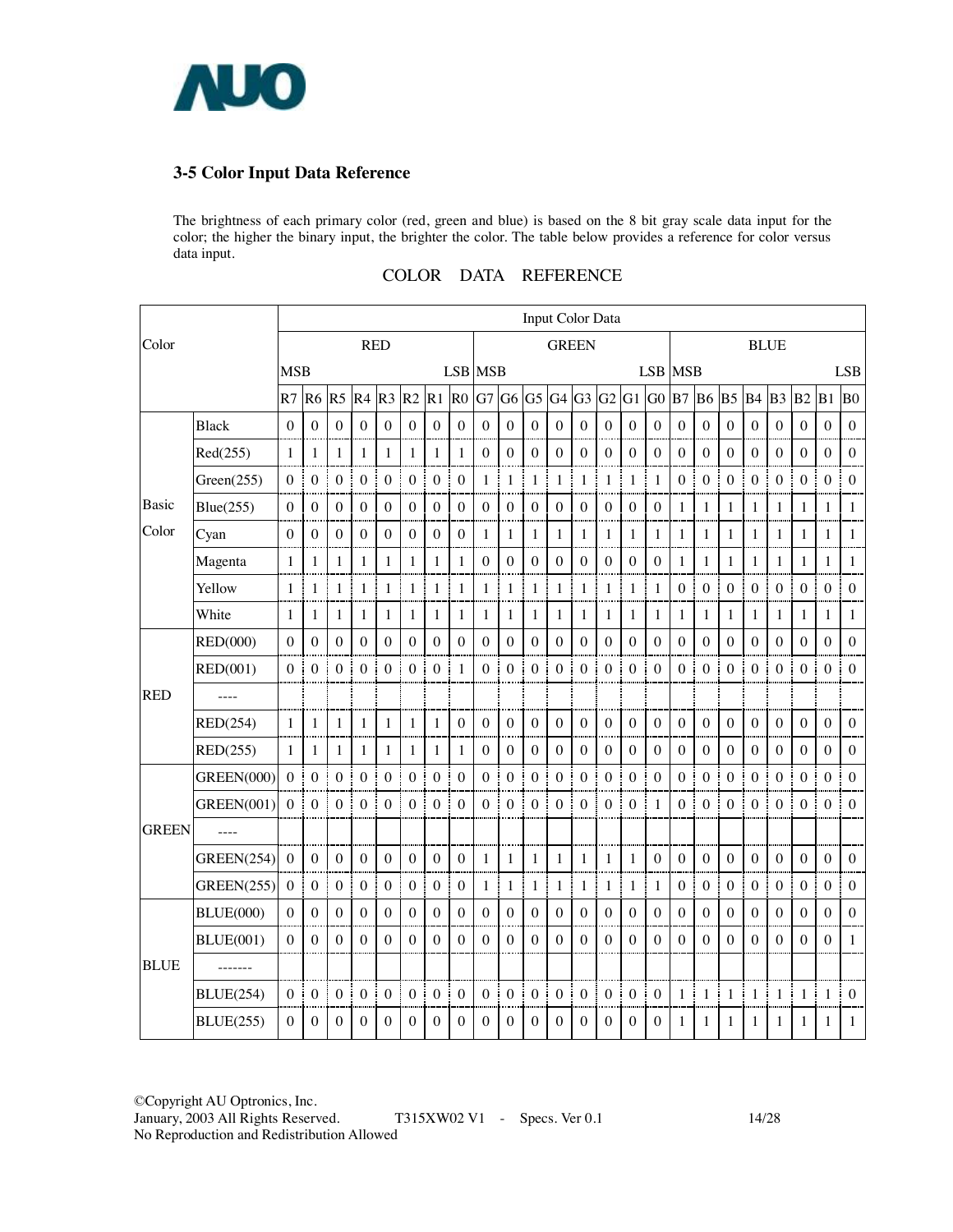

### **3-6 Power Sequence for LCD Module**

### **3.6.1 Power Sequence for LCD**



| Parameter |      | Units |      |    |
|-----------|------|-------|------|----|
|           | Min. | Typ.  | Max. |    |
| t1        | 470  |       | 1000 | us |
| t2        | 20   |       | 100  | ms |
| t3        | 800  |       | -    | ms |
| t4        | 200  |       |      | ms |
| t5        | 50   | -     | -    | ms |
| t6        | 0.47 |       | 30   | ms |
| t7        |      |       |      | s  |

(1) Apply the lamp voltage within the LCD operation range. When the back-light turns on before the LCD operation or the LCD turns off before the back-light turns off, the display may momentarily become abnormal screen.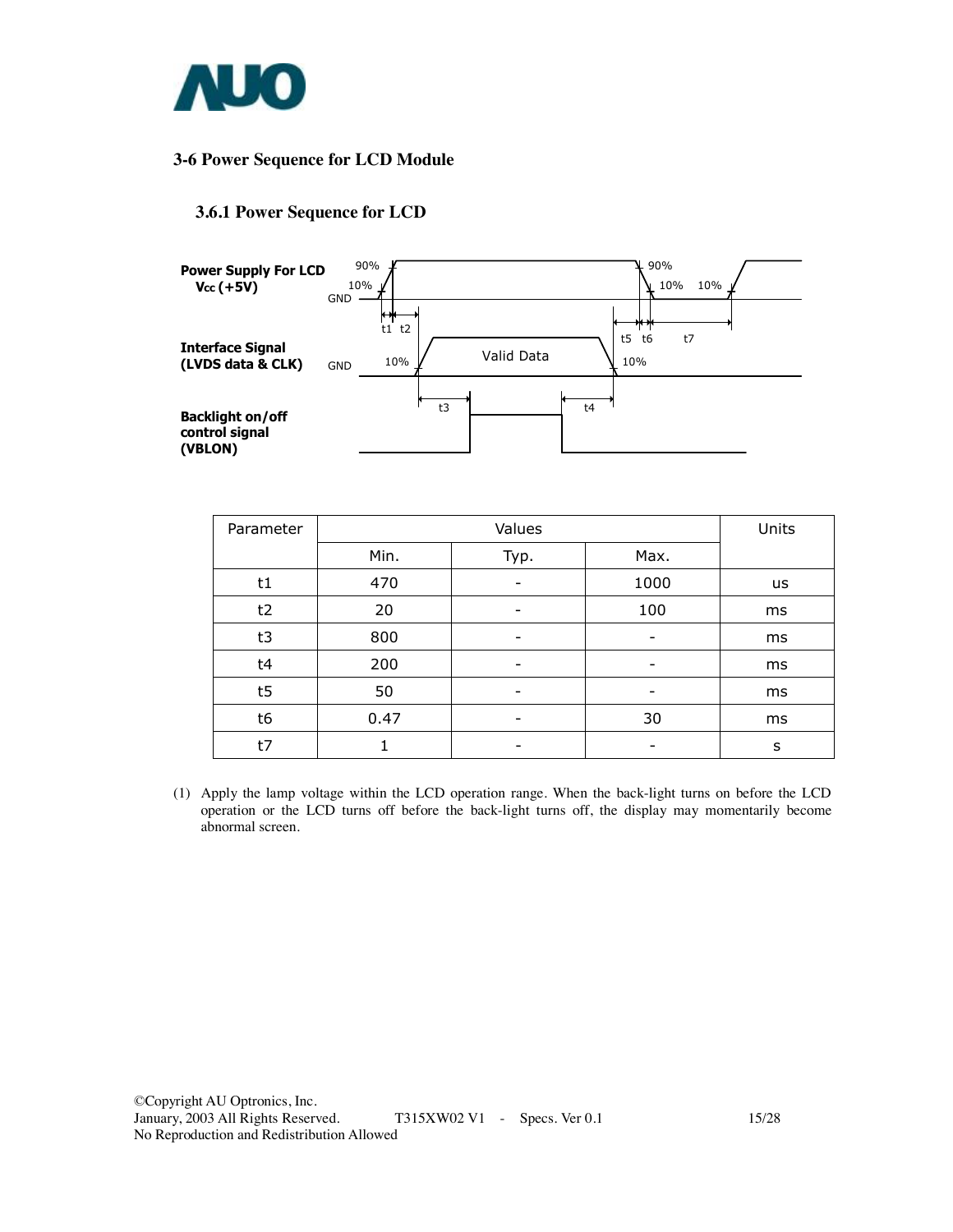

### **3.6.2 Power Sequence for Inverter**





| Parameter      |          | Units                    |      |    |
|----------------|----------|--------------------------|------|----|
|                | Min.     | Typ.                     | Max. |    |
| T <sub>1</sub> | 20       |                          | -    | ms |
| T <sub>2</sub> | 500      |                          | -    | ms |
| T <sub>3</sub> | 250      | $\overline{\phantom{0}}$ | -    | ms |
| T4             | $\theta$ | -                        | -    | ms |
| T <sub>5</sub> |          | -                        | -    | ms |
| T <sub>6</sub> | -        |                          | 10   | ms |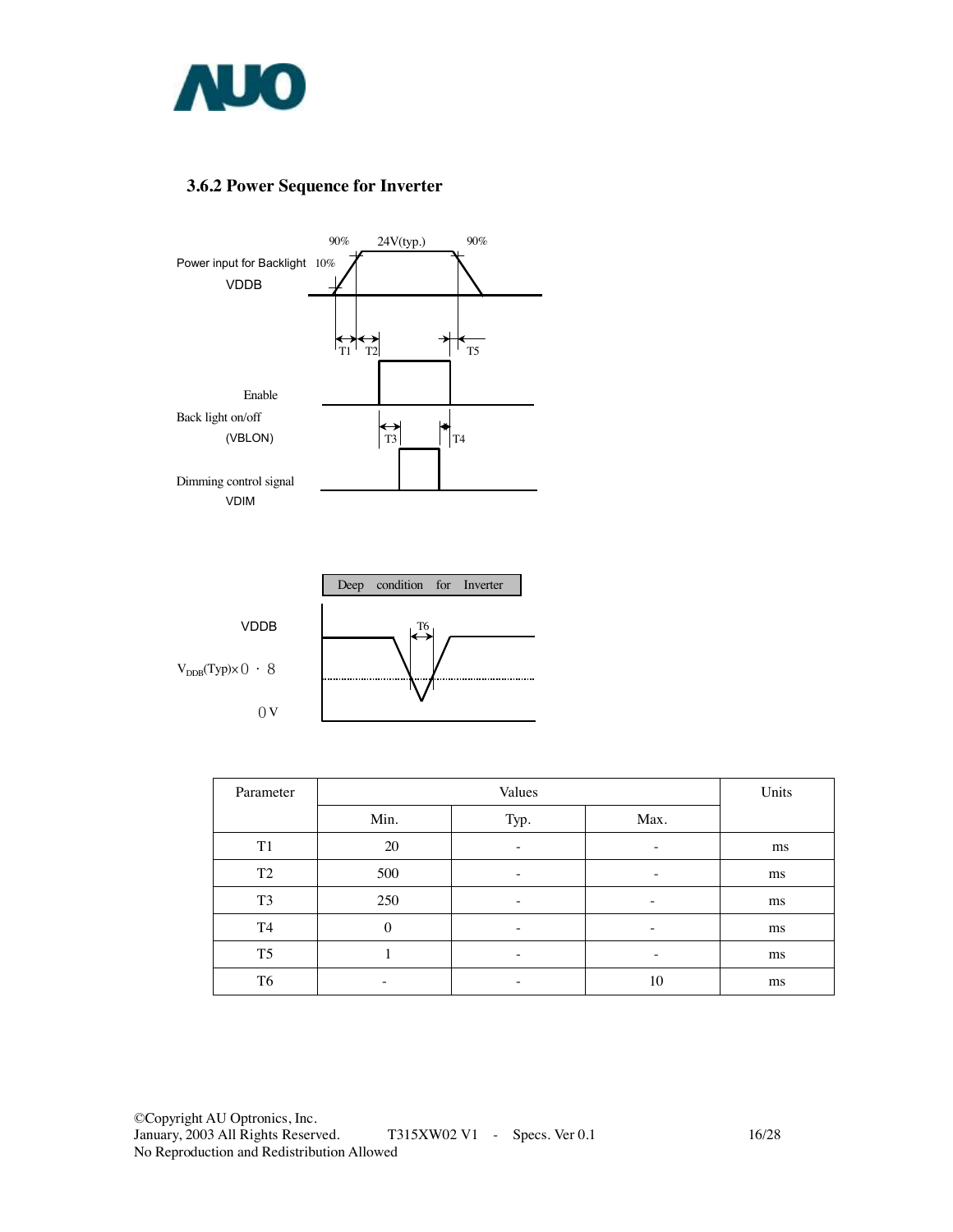

# **4. Optical Specification**

Optical characteristics are determined after the unit has been 'ON' and stable for approximately 45 minutes in a dark environment at 25℃. The values specified are at an approximate distance 50cm from the LCD surface at a viewing angle of  $\Phi$  and  $\theta$  equal to 0°.

#### **Fig.1 1 presents additional information concerning the measurement equipment and method.**



| <b>Parameter</b>                       |              | <b>Symbol</b>           |           | <b>Values</b> | <b>Units</b> | <b>Notes</b> |                |
|----------------------------------------|--------------|-------------------------|-----------|---------------|--------------|--------------|----------------|
|                                        |              |                         | Min.      | Typ.          | Max.         |              |                |
| <b>Contrast Ratio</b>                  |              | CR                      |           | 1200          |              |              | $\mathbf{1}$   |
| Surface Luminance, white               |              | ${\rm LWH}$             |           | 500           |              | $cd/m^2$     | $\overline{c}$ |
| <b>Luminance Variation</b>             |              | $\delta$ white<br>9 p   |           |               | 1.40         |              | 3              |
| Response Gray to Gray<br>time          |              | $T \gamma$              |           | 8             |              | ms           |                |
| <b>Color Coordinates</b>               |              |                         |           |               |              |              |                |
|                                        | <b>RED</b>   | $R_X$                   |           | 0.64          |              |              |                |
|                                        |              | $R_Y$                   |           | 0.33          |              |              |                |
|                                        | <b>GREEN</b> | $G_X$                   |           | 0.29          |              |              |                |
|                                        |              | $G_Y$                   |           | 0.60          |              |              |                |
|                                        | <b>BLUE</b>  | $B_X$                   | Typ.-0.03 | 0.15          | Typ.+0.03    |              |                |
|                                        |              | $\mathbf{B}_\mathbf{Y}$ |           | 0.06          |              |              |                |
|                                        | <b>WHITE</b> | $W_X$                   |           | 0.28          |              |              |                |
|                                        |              | $W_Y$                   |           | 0.29          |              |              |                |
| Viewing Angle                          |              |                         |           |               |              |              |                |
| x axis, right( $\varphi = 0^{\circ}$ ) |              | $\theta$ ,              |           | 88            |              | Degree       | 5              |
| x axis, left( $\varphi = 180^\circ$ )  |              | $\theta_1$              |           | 88            |              |              |                |
| y axis, up( $\varphi = 90^{\circ}$ )   |              | $\theta$ u              |           | 88            |              |              |                |
| y axis, down $(\varphi = 0^{\circ})$   |              | $\theta$ $_{\rm d}$     |           | 88            |              |              |                |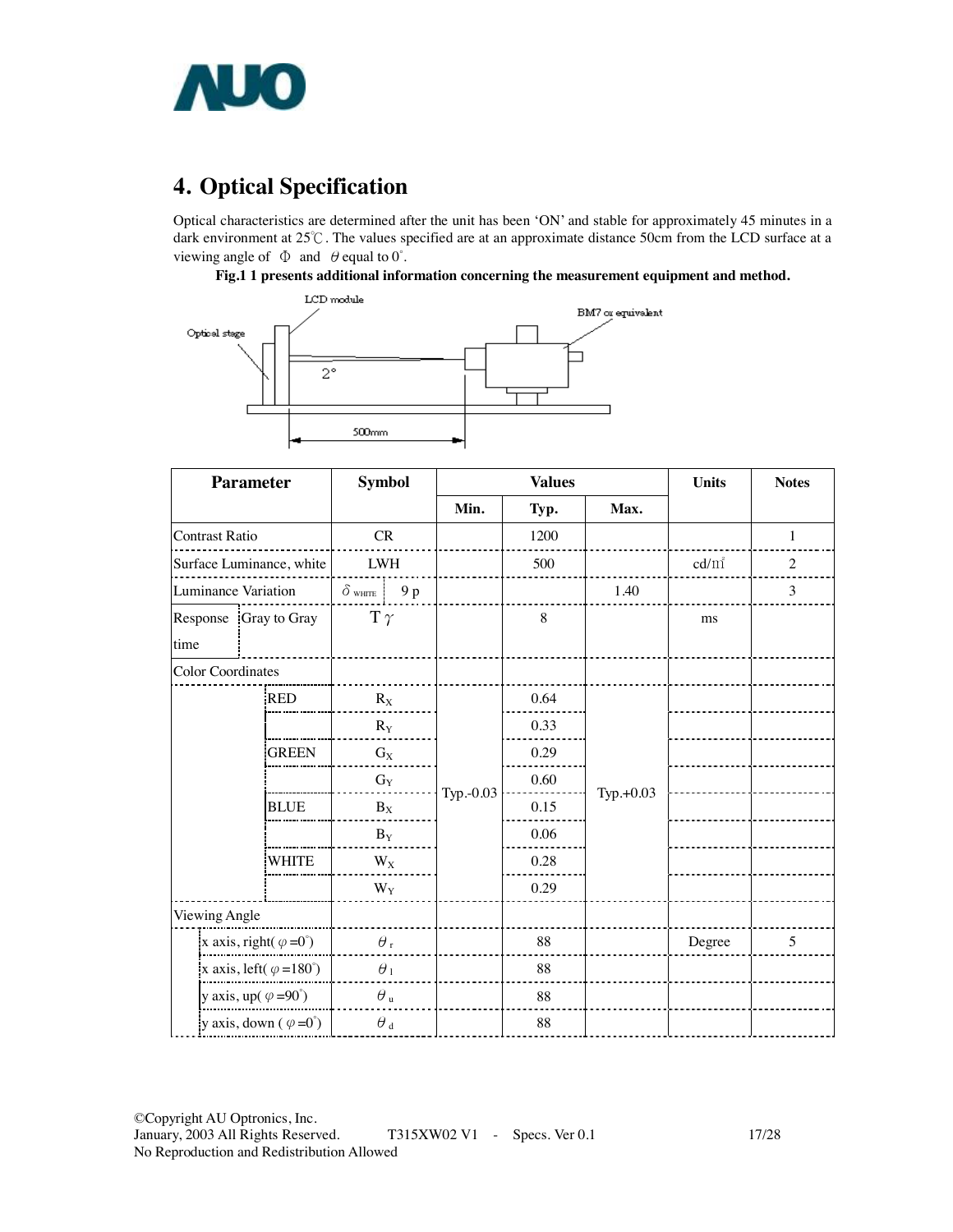

**Note**:

1. Contrast Ratio (CR) is defined mathematically as:

**Surface Luminance of L<sub>on1</sub> Contrast Ratio= Surface Luminance of L<sub>off1</sub>** 

- 2. Surface luminance is luminance value at point 1 across the LCD surface 50cm from the surface with all pixels displaying white. From more information see FIG 2. When VDDB = 24V, IDDB = 5A.  $L_{WH}$ = Lon1 Where Lon1 is the luminance with all pixels displaying white at center 1 location.
- 3. The variation in surface luminance,  $\delta$  WHITE is defined (center of Screen) as:

 $\delta$  white (9p) = Maximum( $L_{on1}$ ,  $L_{on2}$ ,..., $L_{on9}$ ) / Minimum( $L_{on1}$ ,  $L_{on2}$ ,..., $L_{on9}$ )

- 4. Response time is the time required for the display to transition from black to white(Rise Time,  $Tr_R$ ) and from white to black (Decay Time,  $Tr_D$ ). For additional information see FIG3.
- 5. T  $\gamma$  is the response time between any two gray scale and is based on f<sub>v</sub>=60Hz to optimize.
- 6. Viewing angle is the angle at which the contrast ratio is greater than 10. The angles are determined for the horizontal or x axis and the vertical or y axis with respect to the z axis which is normal to the LCD surface. For more information see FIG4.

#### **FIG. 2 Luminance**

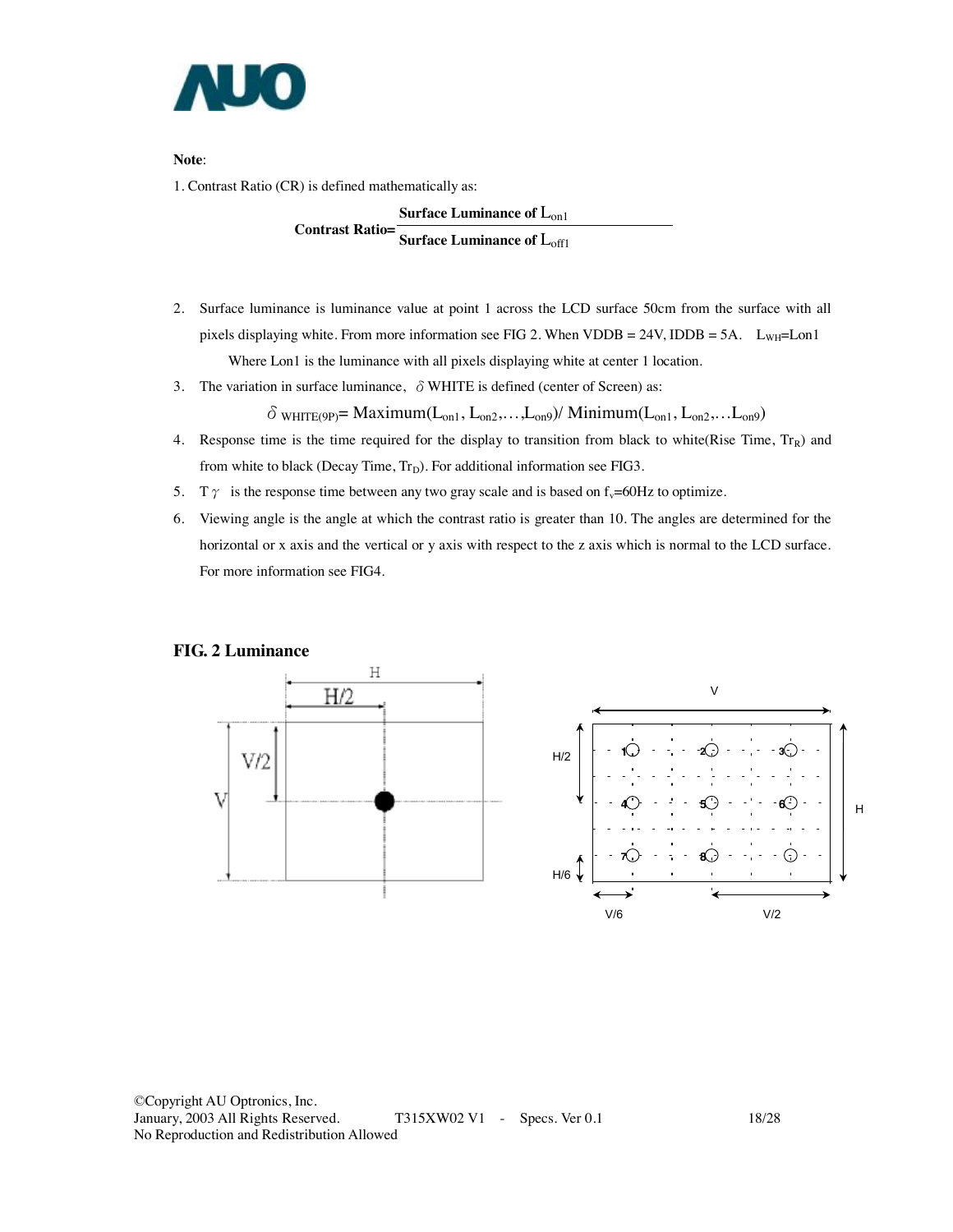

#### **FIG.3 Response Time**

The response time is defined as the following figure and shall be measured by switching the input signal for "any level of gray(bright) " and "any level of gray(dark)".



**FIG.4 Viewing angle** 



©Copyright AU Optronics, Inc. T315XW02 V1 - Specs. Ver 0.1 19/28 No Reproduction and Redistribution Allowed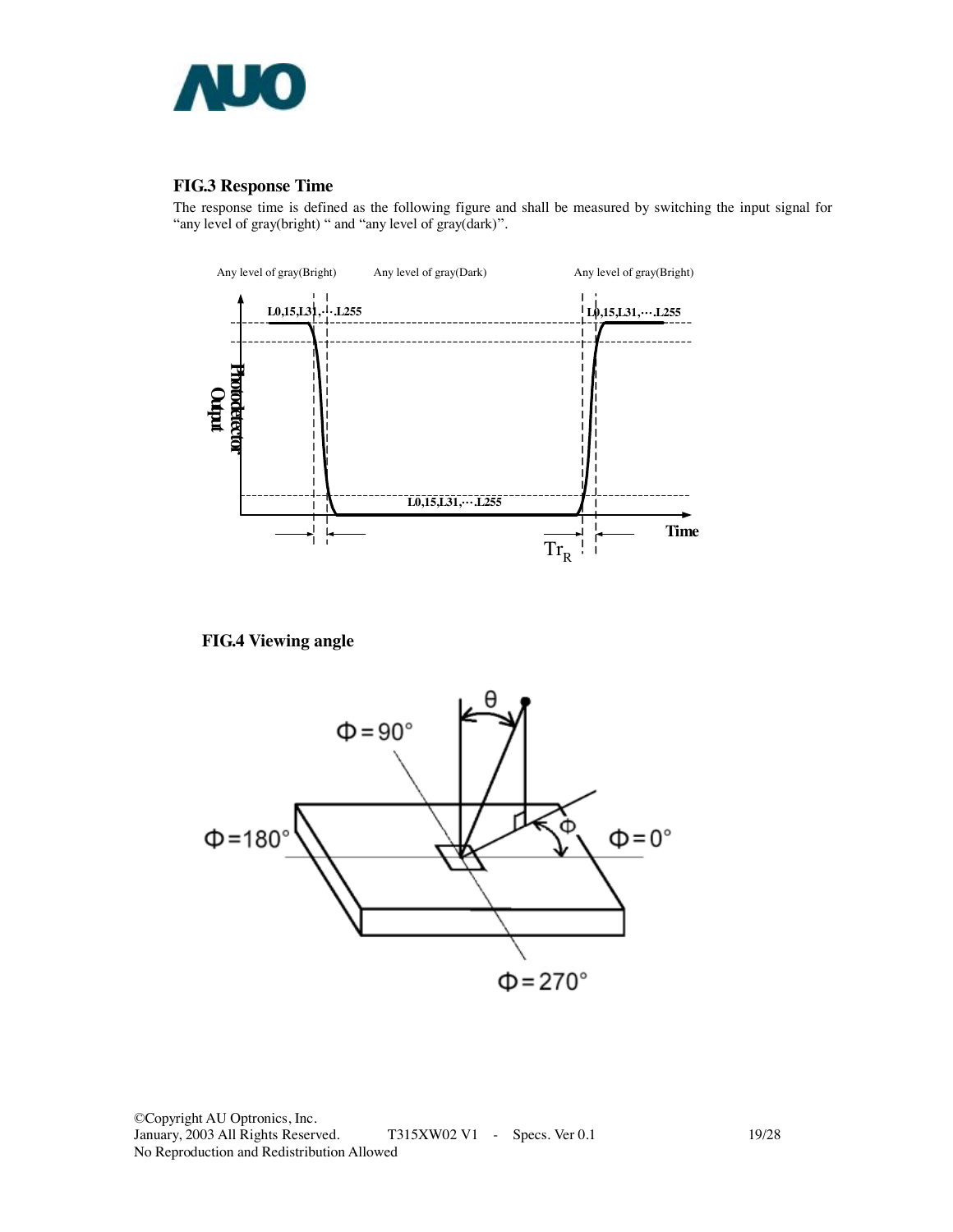

### **5. Mechanical Characteristics**

The contents provide general mechanical characteristics for the model T315XW02 V1. In addition the figures in the next page are detailed mechanical drawing of the LCD.

|                      | Horizontal  | 760.0mm          |  |  |  |
|----------------------|-------------|------------------|--|--|--|
| Outline Dimension    | Vertical    | 450.0mm          |  |  |  |
|                      | Depth       | 45 <sub>mm</sub> |  |  |  |
| <b>Bezel Opening</b> | Horizontal  | 703.6mm          |  |  |  |
|                      | Vertical    | 398.3mm          |  |  |  |
| Active Display Area  | Horizontal  | 697.68mm         |  |  |  |
|                      | Vertical    | 392.26mm         |  |  |  |
| Weight               | 7200g       | Typ.             |  |  |  |
| Surface Treatment    | $AG$ , $3H$ |                  |  |  |  |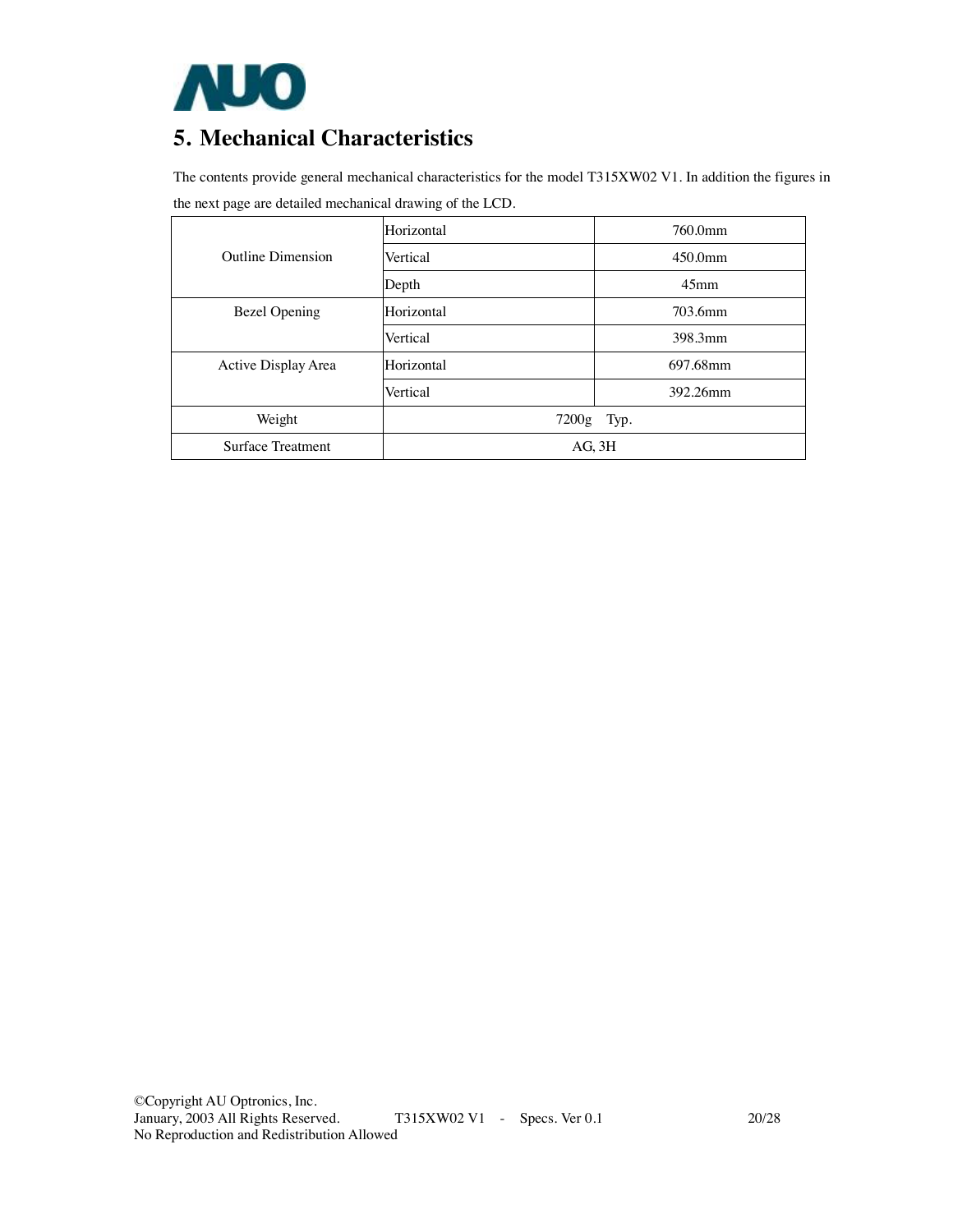

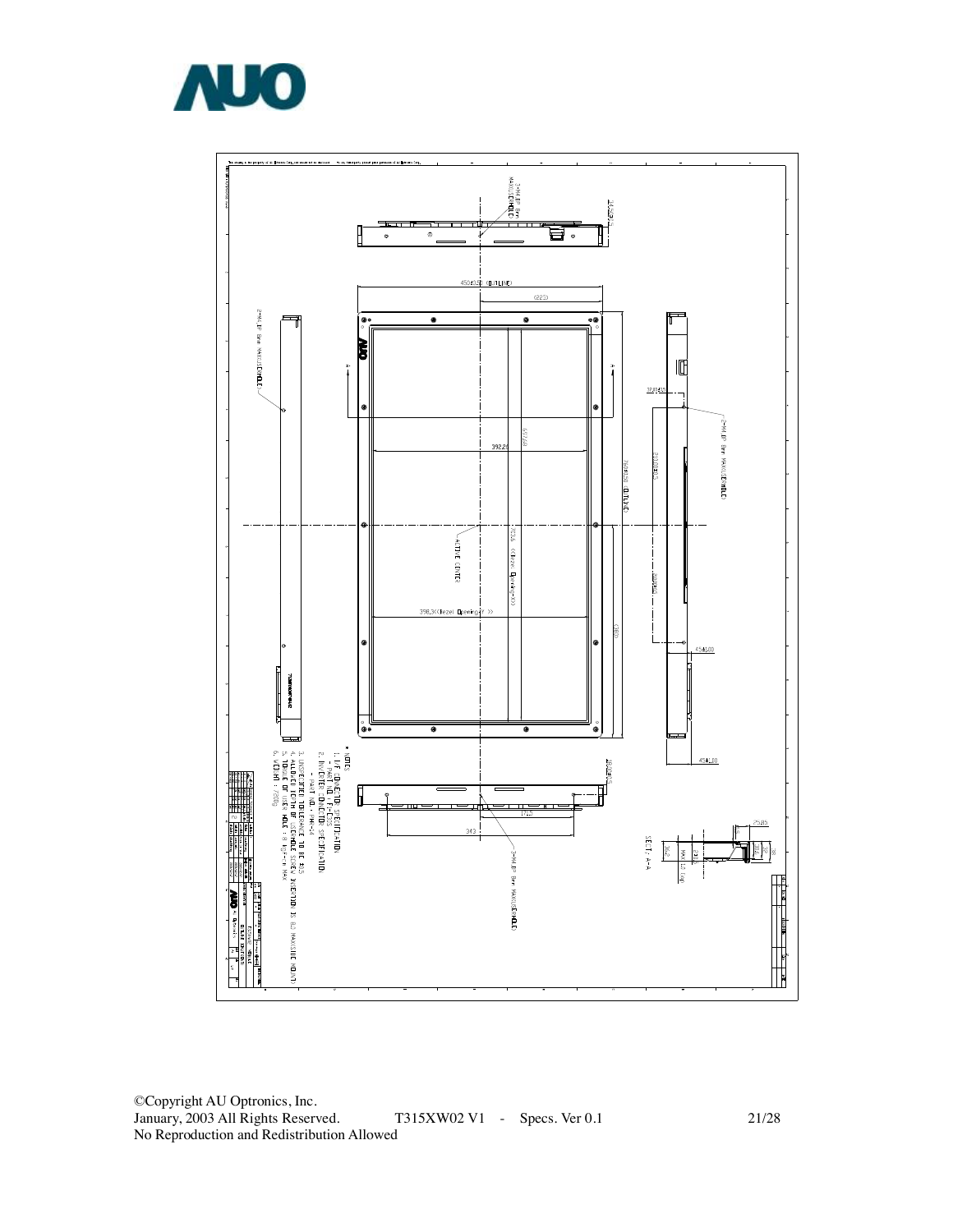

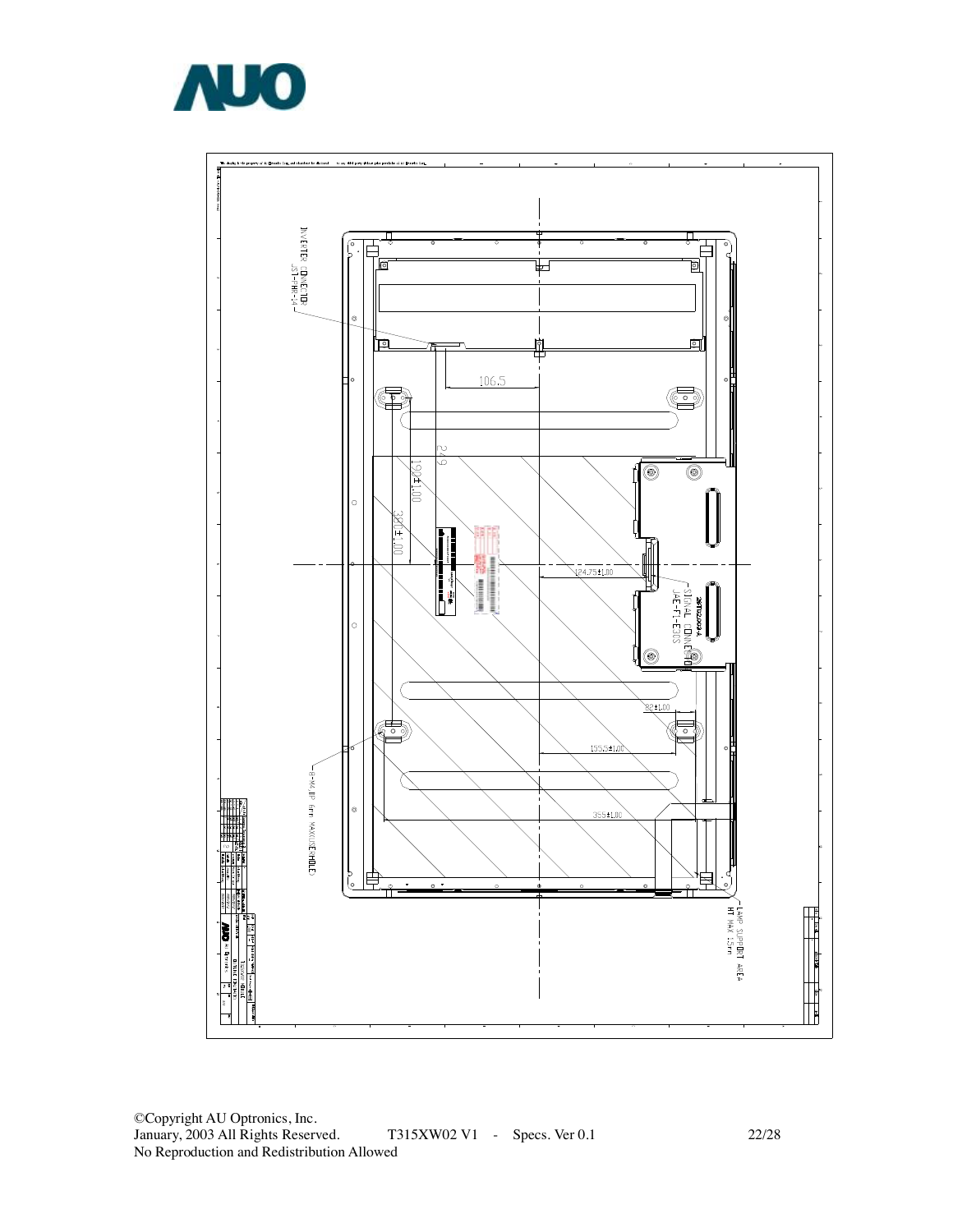

# **6. Reliability**

Environment test condition

| N <sub>0</sub> | <b>Test Item</b>                  | Condition                                                                                                                   |
|----------------|-----------------------------------|-----------------------------------------------------------------------------------------------------------------------------|
| 1              | High temperature storage test     | Ta=60 $°C$<br>240h                                                                                                          |
| 2              | Low temperature storage test      | Ta= $-20^{\circ}$ C 240h                                                                                                    |
| 3              | High temperature operation test   | $Ta = 50^{\circ}C$ 80%RH 240h                                                                                               |
| 4              | Low temperature operation test    | $Ta=0^{\circ}$ C<br>240h                                                                                                    |
| $\overline{5}$ | Vibration test<br>(non-operating) | Wave form: random<br>Vibration level: 1.0G RMS<br>Bandwidth: 10-500Hz<br>Duration: X, Y, Z 20min<br>One time each direction |
| 6              | Shock test<br>(non-operating)     | Shock level: 50G<br>Waveform: half since wave, 11ms<br>Direction: $\pm X$ , $\pm Y$ , $\pm Z$<br>One time each direction    |
| $\overline{7}$ | Vibration test<br>(with carton)   | Random<br>Vibration: $10~200$ Hz, $1.5$ G, $30$ minutes<br>in each X, Y, Z direction                                        |
| 8              | Drop test<br>(with carton)        | Height: 53.3cm<br>1 corner, 3 edges, 6 surfaces<br>$(ASTMD4169-I)$                                                          |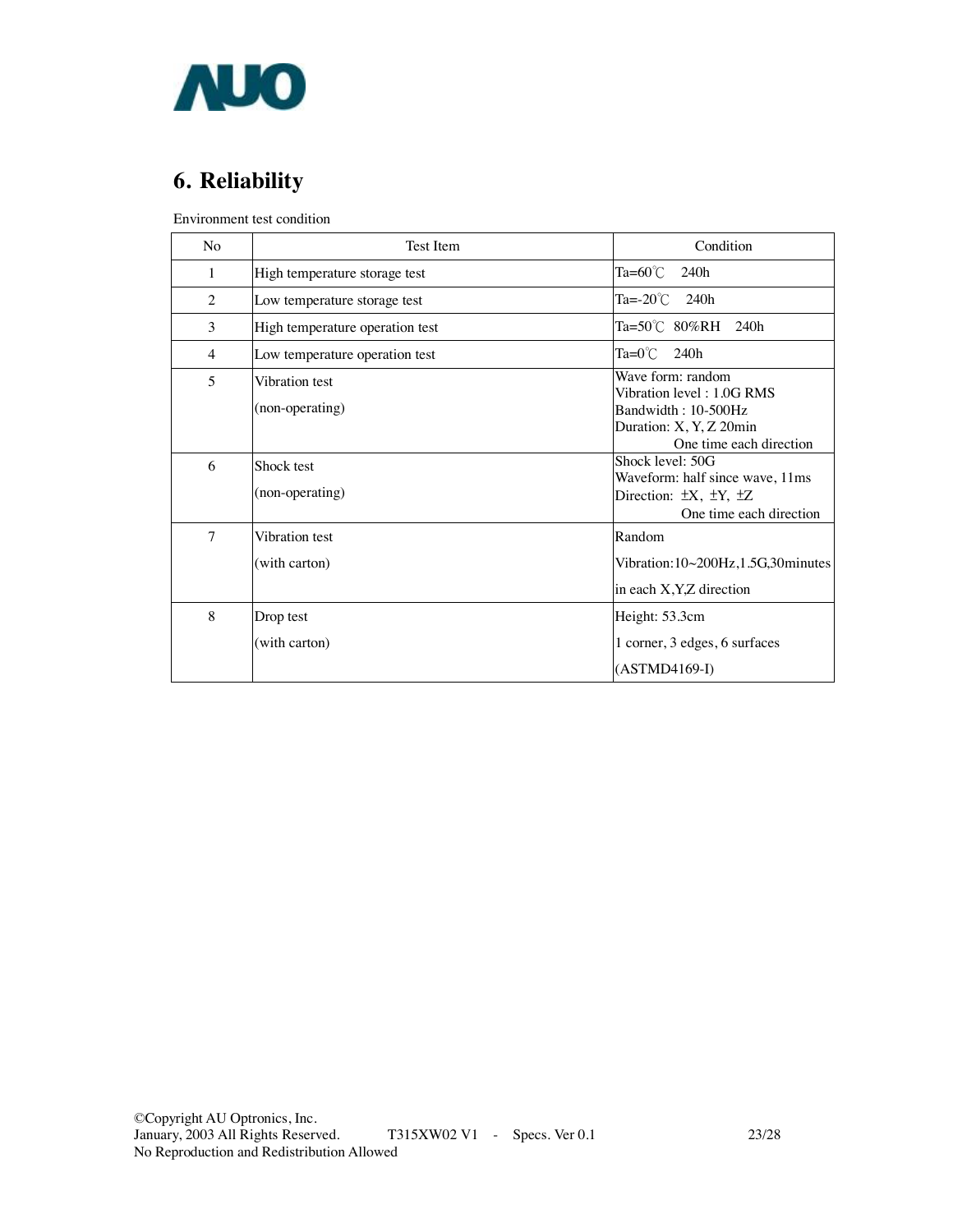

### **7. International Standard**

#### **7-1. Safety**

(1) UL1950 Third Edition, Underwriters Laboratories, Inc. Jan. 28, 1995

Standard for Safety of Information Technology Equipment Including electrical Business Equipment.

(2) CAN/CSA C22.2 No. 950-95/60950 Third Edition, Canadian Standards Association,

Standard for Safety of Information Technology Equipment Including Electrical Business Equipment.

(3) EN60950 : 1992+A2: 1993+A2: 1993+C3: 1995+A4: 1997+A11: 1997

IEC 950: 1991+A1: 1992+A2: 1993+C3: 1995+A4:1996

European Committee for Electrotechnical Standardization (CENELEC)

EUROPEAN STANDARD for Safety of Information Technology Equipment Including Electrical Business Equipment.

#### **7-2. EMC**

- a) ANSI C63.4 "Methods of Measurement of Radio-Noise Emissions from Low-Voltage Electrical and Electrical Equipment in the Range of 9kHz to 40GHz. "American National standards Institute(ANSI), 1992
- b) C.I.S.P.R "Limits and Methods of Measurement of Radio Interface Characteristics of Information Technology Equipment." International Special committee on Radio Interference.
- c) EN 55022 "Limits and Methods of Measurement of Radio Interface Characteristics of Information Technology Equipment." European Committee for Electrotechnical Standardization. (CENELEC), 1998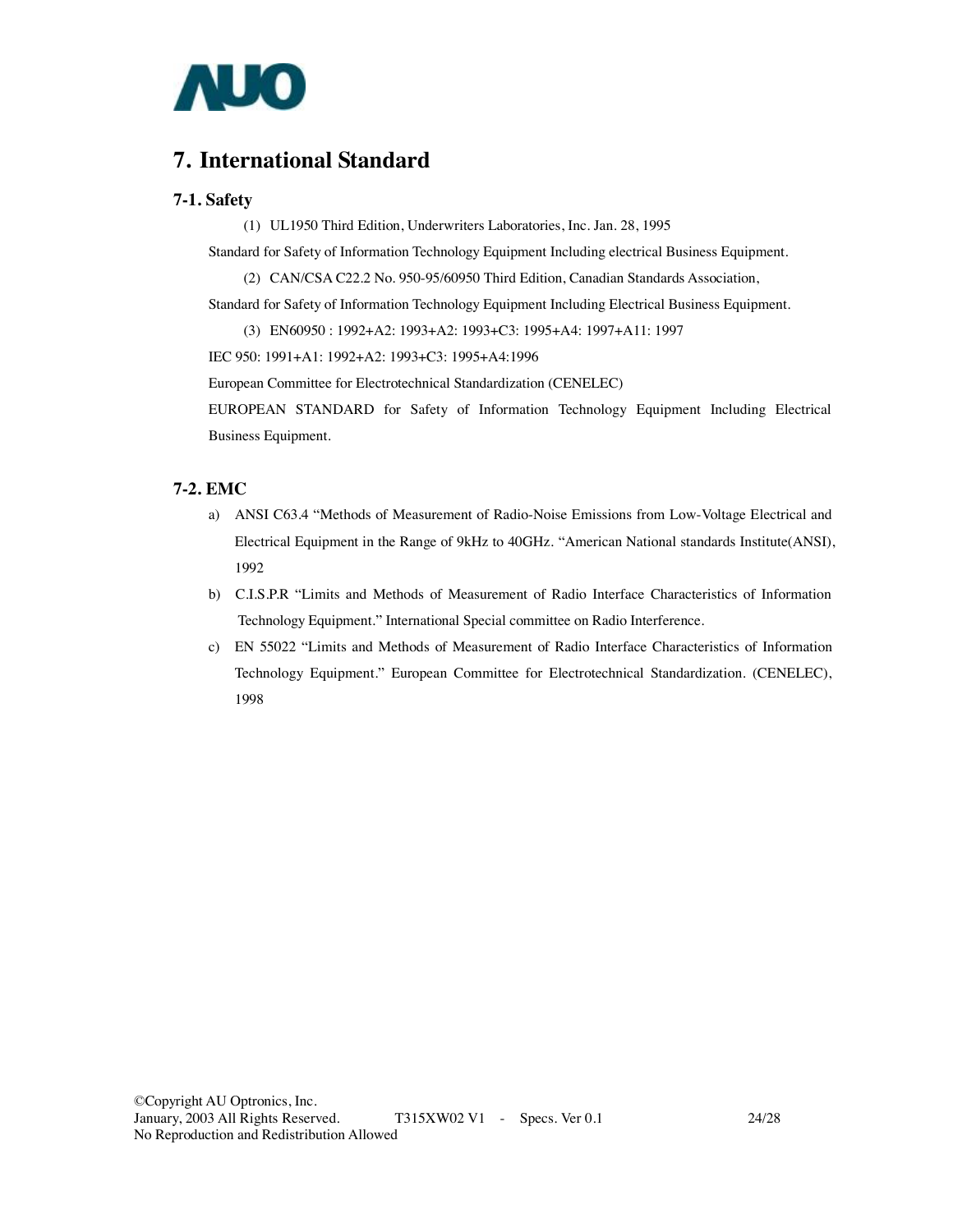

# **8. Packing**

Panel label:



Carton Label :

| AU Optronics                         | QTY: X |
|--------------------------------------|--------|
| MODEL NO: T315XW02 VX                |        |
| PART NO: 97.31T03.XXX                |        |
| CUSTOMER NO:                         |        |
| CARION NO:                           |        |
| ******************<br>Made in XXXXXX |        |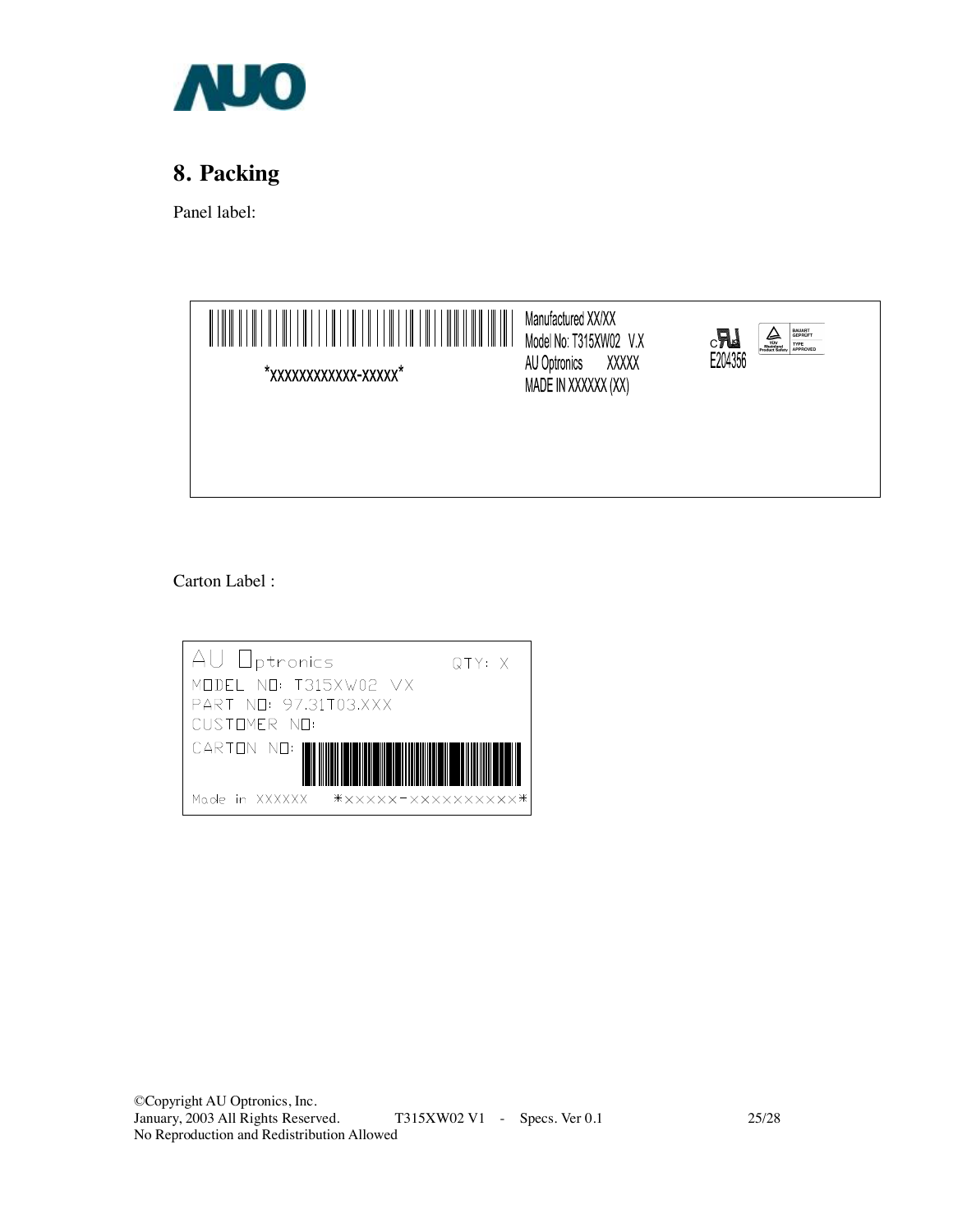

### Carton :

3pcs Modules





947(L)mm \* 290(W)mm \* 595(H)mm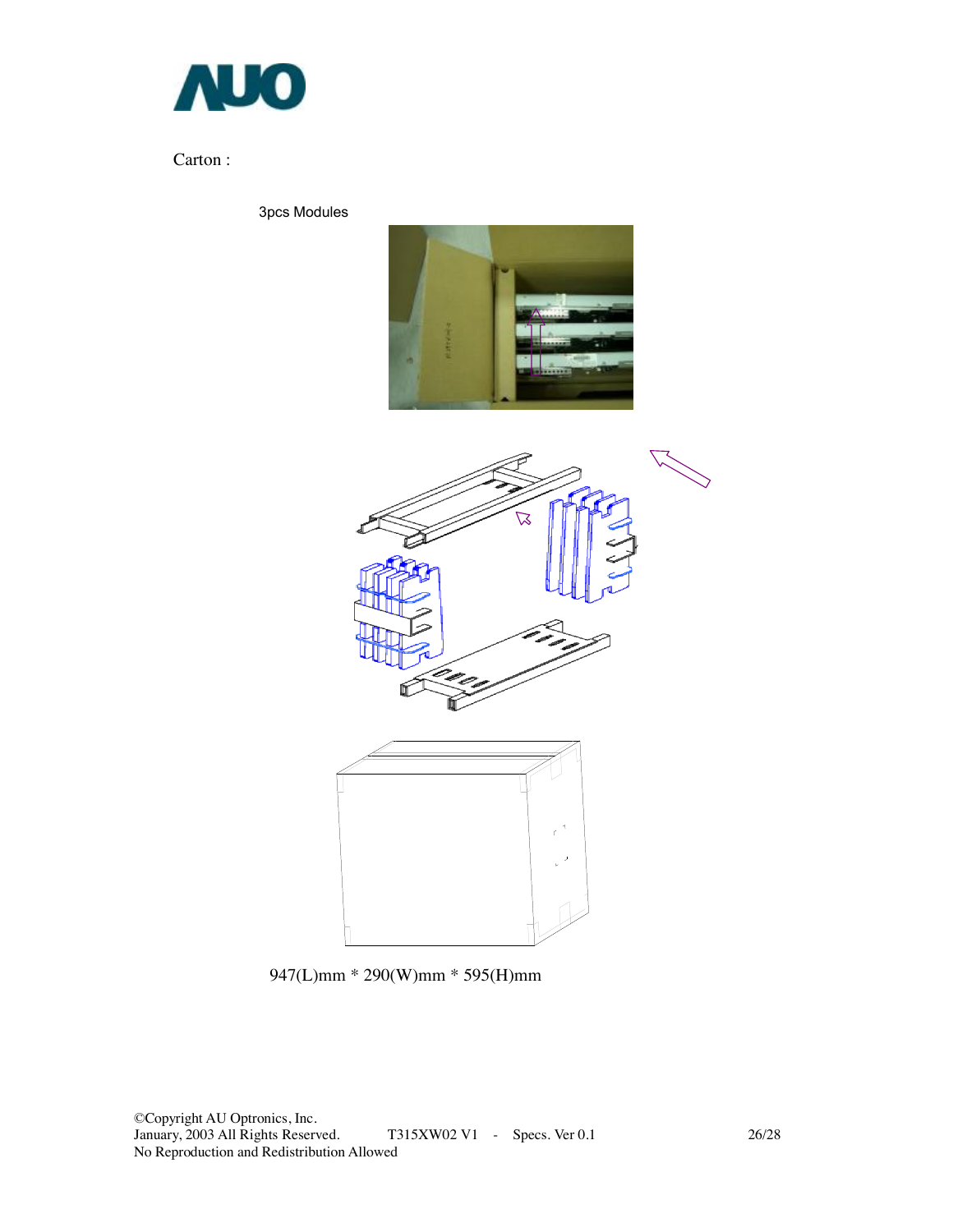

### **9. PRECAUTIONS**

Please pay attention to the followings when you use this TFT LCD module.

### **9-1 MOUNTING PRECAUTIONS**

(1) You must mount a module using holes arranged in four corners or four sides.

(2) You should consider the mounting structure so that uneven force (ex. Twisted stress) is not applied to module. And the case on which a module is mounted should have sufficient strength so that external force is not transmitted directly to the module.

(3) Please attach the surface transparent protective plate to the surface in order to protect the polarizer. Transparent protective plate should have sufficient strength in order to the resist external force.

(4) You should adopt radiation structure to satisfy the temperature specification.

- (5) Acetic acid type and chlorine type materials for the cover case are not desirable because the former generates corrosive gas of attacking the polarizer at high temperature and the latter causes circuit break by electro-chemical reaction.
- (6) Do not touch, push or rub the exposed polarizers with glass, tweezers or anything harder than HB pencil lead. And please do not rub with dust clothes with chemical treatment. Do not touch the surface of polarizer for bare hand or greasy cloth. (Some cosmetics are detrimental to the polarizer.)
- (7) When the surface becomes dusty, please wipe gently with absorbent cotton or other soft materials like chamois soaks with petroleum benzene. Normal-hexane is recommended for cleaning the adhesives used to attach front/ rear polarizers. Do not use acetone, toluene and alcohol because they cause chemical damage to the polarizer.
- (8) Wipe off saliva or water drops as soon as possible. Their long time contact with polarizer causes deformations and color fading.
- (9) Do not open the case because inside circuits do not have sufficient strength.

### **9-2 OPERATING PRECAUTIONS**

- (1) The spike noise causes the mis-operation of circuits. It should be lower than following voltage: V=±200mV(Over and under shoot voltage)
- (2) Response time depends on the temperature. (In lower temperature, it becomes longer..)
- (3) Brightness depends on the temperature. (In lower temperature, it becomes lower.) And in lower temperature, response time (required time that brightness is stable after turned on) becomes longer.
- (4) Be careful for condensation at sudden temperature change. Condensation makes damage to polarizer or electrical contacted parts. And after fading condensation, smear or spot will occur.
- (5) When fixed patterns are displayed for a long time, remnant image is likely to occur.
- (6) Module has high frequency circuits. Sufficient suppression to the electromagnetic interference shall be done by system manufacturers. Grounding and shielding methods may be important to minimize the interface.